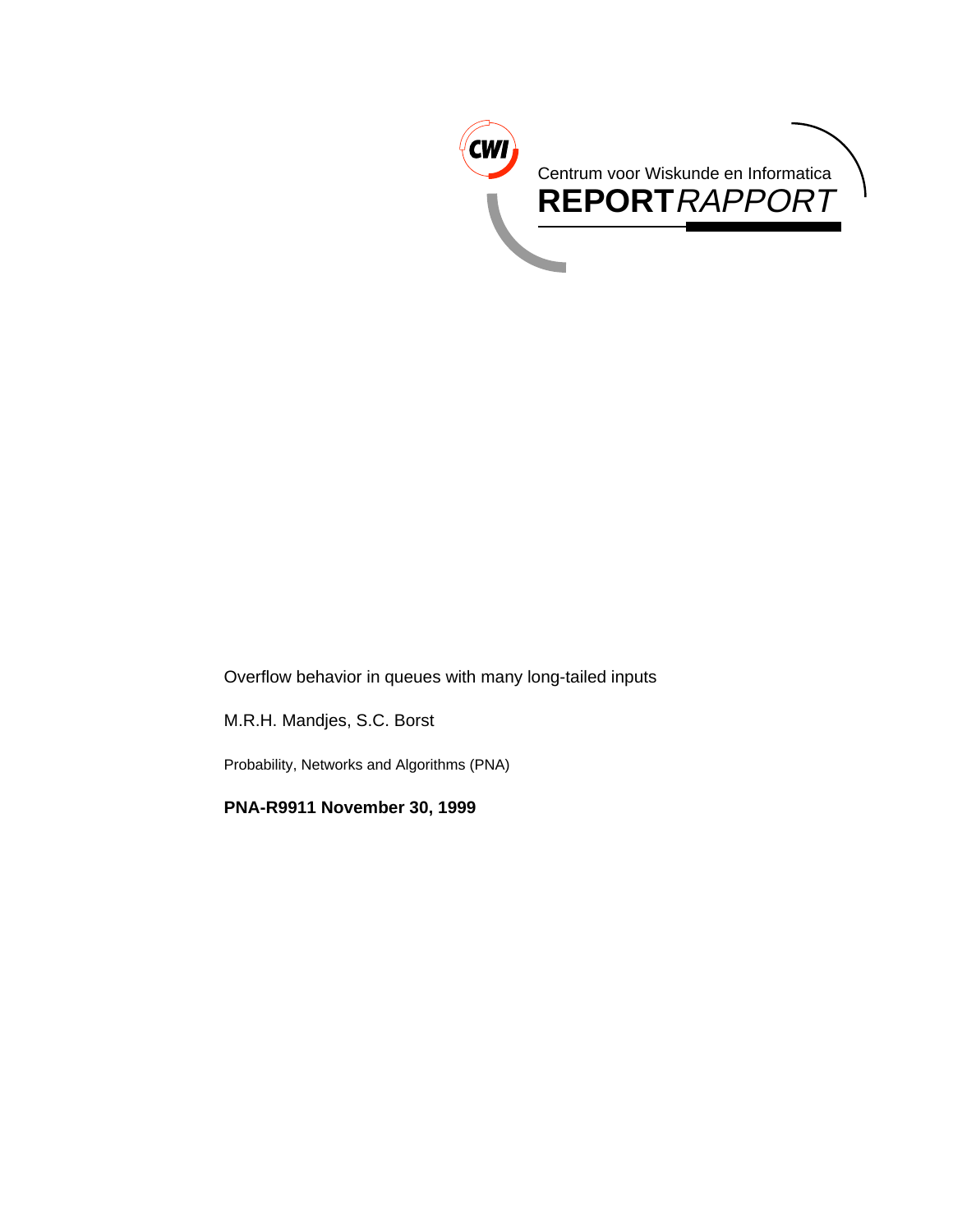Report PNA-R9911 ISSN 1386-3711

CWI P.O. Box 94079 1090 GB Amsterdam The Netherlands

CWI is the National Research Institute for Mathematics and Computer Science. CWI is part of the Stichting Mathematisch Centrum (SMC), the Dutch foundation for promotion of mathematics and computer science and their applications.

SMC is sponsored by the Netherlands Organization for Scientific Research (NWO). CWI is a member of ERCIM, the European Research Consortium for Informatics and Mathematics.

Copyright © Stichting Mathematisch Centrum P.O. Box 94079, 1090 GB Amsterdam (NL) Kruislaan 413, 1098 SJ Amsterdam (NL) Telephone +31 20 592 9333 Telefax +31 20 592 4199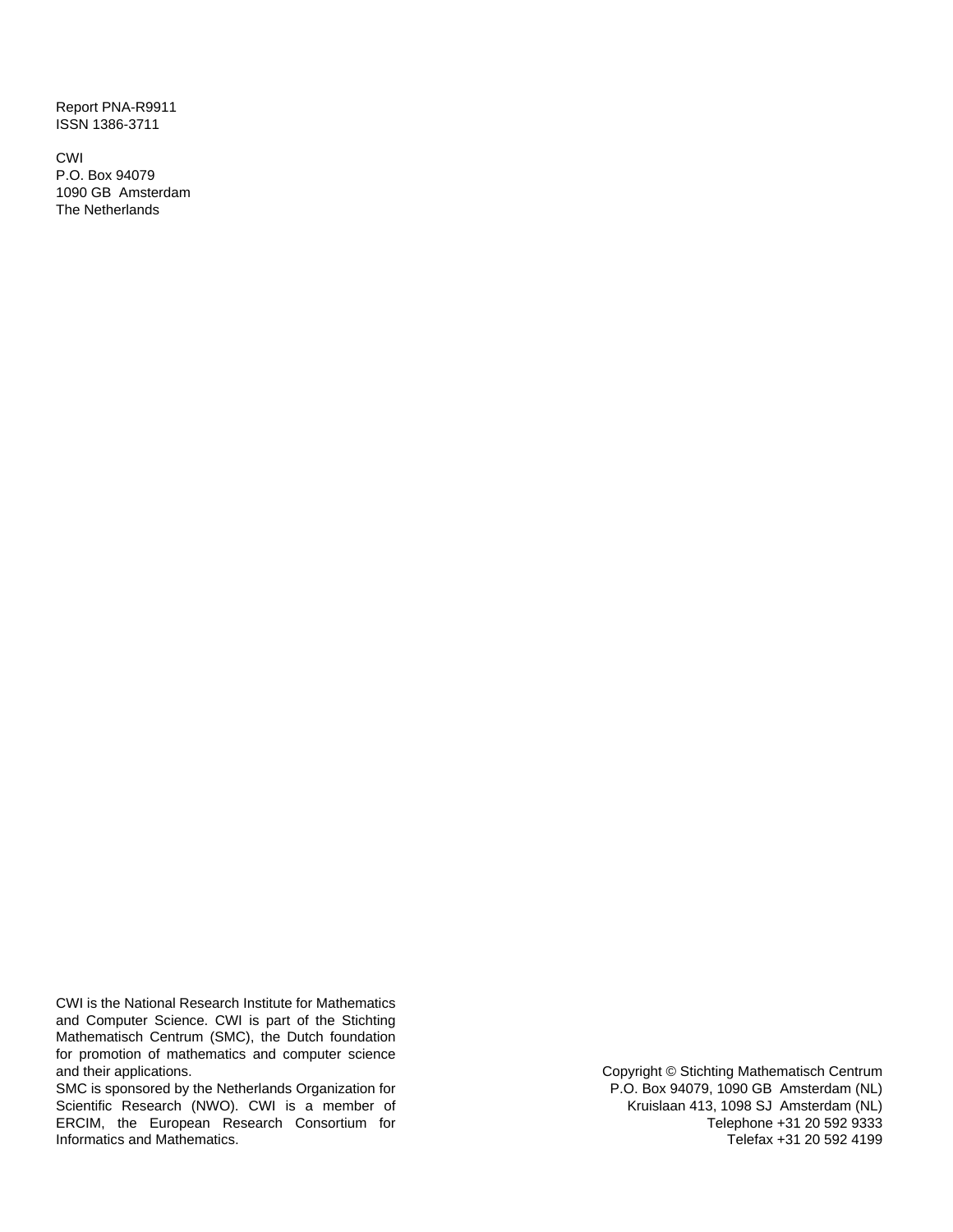# Overflow Behavior in Queues with Many Long-Tailed Inputs

Michel Mandjes*∗*, Sem Borst*∗*,*†*,*‡*

*<sup>∗</sup>*Bell Laboratories, Lucent Technologies Murray Hill, NJ 07974, USA

*†* CWI

P.O. Box 94079, 1090 GB Amsterdam, The Netherlands *‡*Eindhoven University of Technology

P.O. Box 513, 5600 MB Eindhoven, The Netherlands

## ABSTRACT

We consider a fluid queue fed by a superposition of  $n$  homogeneous on-off sources with generally distributed on- and off-periods. We scale buffer space  $B$  and link rate  $C$  by  $n$ , such that we get nb and nc, respectively. Then we let n grow large. In this regime, the overflow probability decays exponentially in the number of sources  $n$ ; we specifically examine the situation in which also  $b$  is large. We explicitly compute asymptotics for the case in which the on-periods have a subexponential distribution, e.g., Pareto, Lognormal, or Weibull.

We provide a detailed interpretation of our results. Crucial is the shape of the function  $v(t) := -\log \mathbb{P}(A^* > t)$  for large t,  $A^*$  being the *residual* on-period. If  $v(\cdot)$  is slowly varying (e.g., Pareto, Lognormal), then, during the trajectory to overflow, the input rate will only slightly exceed the link rate. Consequently, the buffer will fill 'slowly', and the typical time to overflow will be 'more than linear' in the buffer size. In contrast, if  $v(\cdot)$  is regularly varying of index strictly between 0 and 1 (e.g., Weibull), then the input rate will significantly exceed the link rate, and the time to overflow is essentially proportional to the buffer size. In both cases there is a substantial fraction of the sources that remain in the on-state during the entire path to overflow, while the other sources contribute at mean rate. These observations lead to straightforward approximations for the overflow probability. These approximations can be extended to the case of heterogeneous sources; the results provide further insight into the so-called reduced-load approximation.

1991 Mathematics Subject Classification: 60K25 (primary), 68M20, 90B12, 90B22 (secondary). Keywords and Phrases: buffer overflow, large-deviations asymptotics, long-tailed on-periods, long-range dependence, on-off sources, queueing theory, reduced-load approximation, regular variation, subexponentiality.

Note: Work of the second author carried out in part under the project PNA2.1 "Communication and Computer Networks".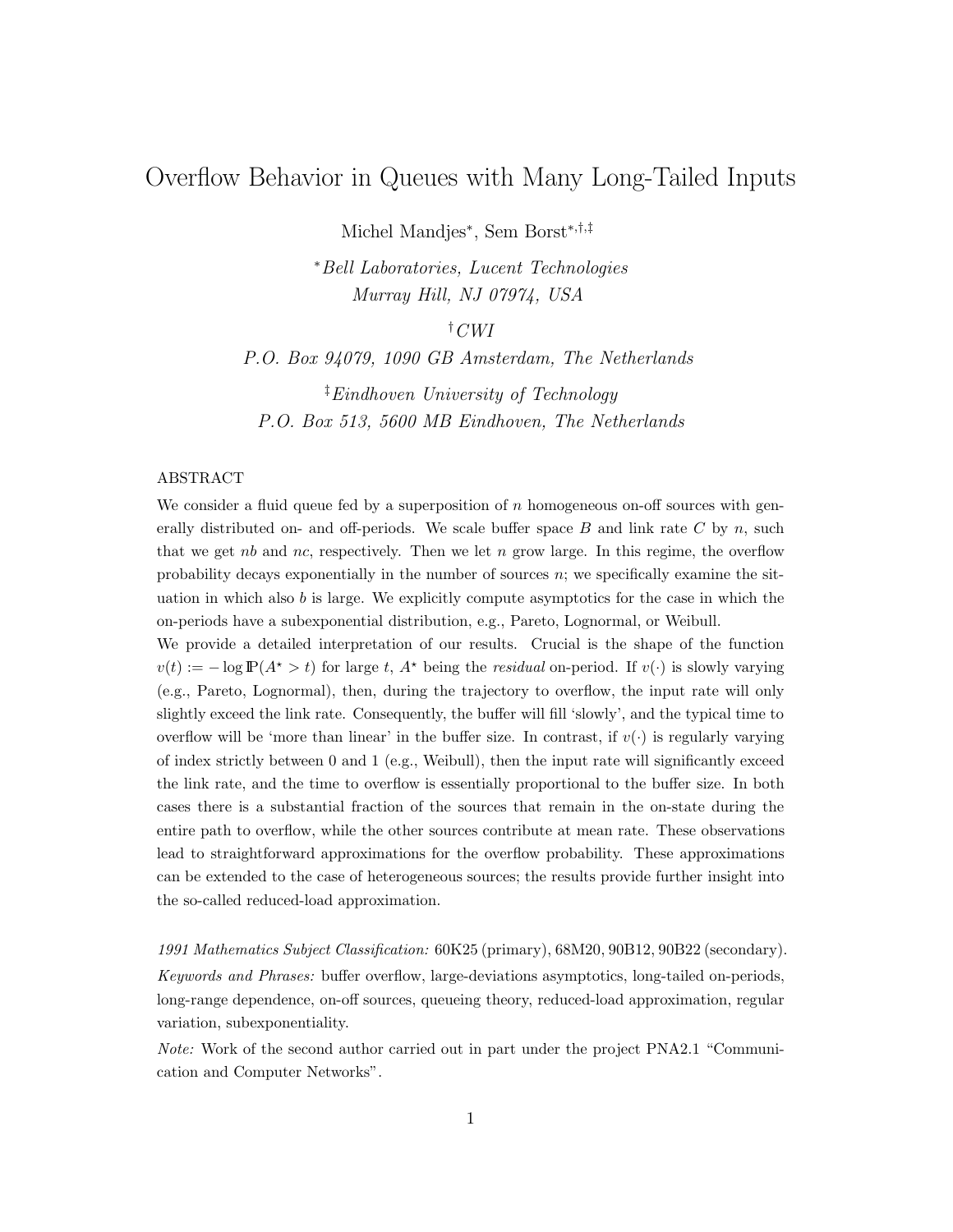# **1 Introduction**

Measurements have indicated that network traffic exhibits burstiness on a wide range of time scales [25]. This conclusion was drawn after thorough examination of traffic streams in a variety of packet-based networks, see e.g. [6, 35]. The discovery of the presence of long-range dependence had an important impact on teletraffic research. Where one used to rely on shortrange dependent models, recently increasing insight has been gained into traffic models which exhibit burstiness on a wider range of time scales.

The crucial characteristic of long-range dependent traffic is that it does not obey a Markovian correlation structure, as such a structure is inherently short-range dependent. Several models have been proposed to capture the essential features. As described in the survey by Boxma and Dumas [11], three major approaches can be distinguished. (i) Erramilli *et al.* [19] advocate the application of *chaotic maps.* (ii) Norros  $[31, 32]$  proposes the use of queues fed by *fractional* Brownian motion. (iii) Willinger *et al.* [41] use the superposition of on-off fluid sources with long-tailed activity periods. The present paper will follow the third approach.

An on-off fluid source alternates between activity periods (commonly called bursts) and silence periods. On-off models have appeared to be extremely versatile; specific choices for the distributions of the on- and off-periods enable us to capture the relevant characteristics of network traffic. In the basic model, a superposition of these sources feeds into a buffer which is emptied at constant rate  $C$ ; one often focuses on the probability of the buffer content exceeding level  $B$ . In a series of papers, Kosten, e.g. [23, 24], and Mitra *et al.*, e.g. [3, 18], examine the case in which the on- and off-periods are mixtures of exponential distributions. They explicitly find both the steady-state buffer content distribution and large-buffer asymptotics. In their models the overflow probability decays essentially exponentially in B. In this paper we will depart from the assumption that the on- and off-periods have exponentially bounded tails, but rather allow 'long-tailed' distributions, like Pareto, Lognormal, and Weibull. We expected that longtailed bursts would give rise to overflow probabilities that decay slower than exponentially in the buffer level B. This expectation was based on a couple of results in the literature.

#### **Literature**

The early literature on long-tailed queues goes back to the seventies. The most important contribution was by Cohen [12] and Pakes [34]. They consider  $GI/G/1$  queues in which the residual service times have a subexponential distribution; the class of subexponential distributions is an important subclass of the class of long-tailed distributions, see Section 2. Remarkably, the waiting time distribution has the same shape as the residual service time.

From 1995 the focus shifted to on-off fluid sources. In Boxma [9] and Jelenković and Lazar [21], an analysis is given of a queue fed by a single source. Applying the result for the  $GI/G/1$ queue, they managed to find the large-buffer asymptotics. It appears that this tail is mainly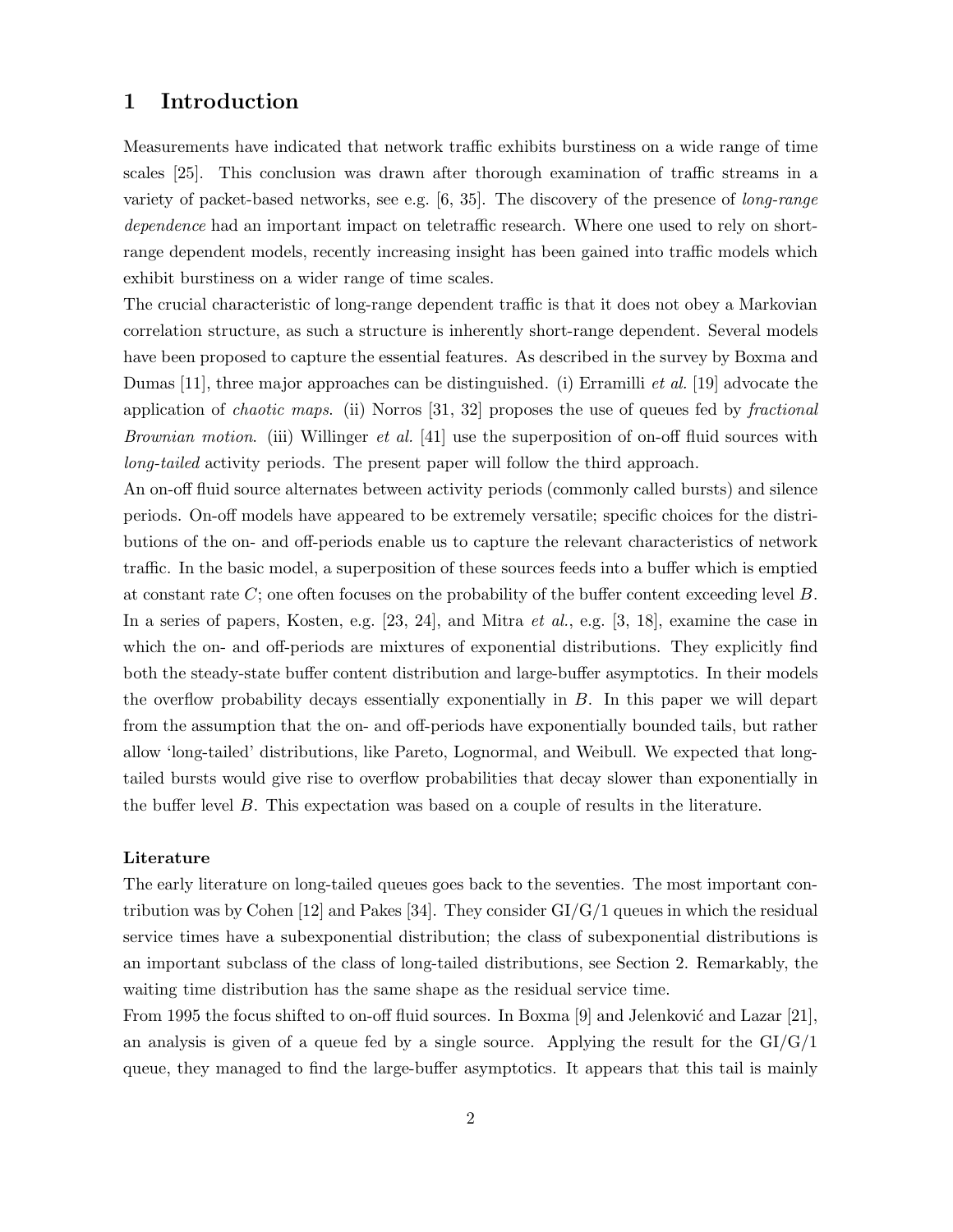determined by the distribution of the residual burst duration – provided that this random variable has a subexponential distribution. This result plays a crucial role in our analysis.

The results for the case of *multiple* on-off sources are rather limited. Three types of results are worth mentioning here. (i) In [9, 11] and [21] large-buffer asymptotics are derived for the case in which the peak rate of a single source is already larger than the link rate. (ii) Dumas and Simonian [17] find asymptotic upper and lower bounds on the overflow probability. These bounds are in general not sharp for all subexponential on-periods; a tightness property can only be derived for the subclass of regularly varying burst durations. (iii) Agrawal, Makowski, and Nain [1] consider a queue fed by two on-off sources. Under particular conditions this queue is proven to be asymptotically equivalent to the queue fed by one of these sources, emptied at rate C subtracted by the mean rate of the other source. This reduced-load approximation was also established by [10, 21] for the situation of one heavy-tailed source and a number of exponential sources. Here it was assumed that the on-period of the heavy-tailed source had a burst duration which is of (intermediate) regular variation; at the same time it is required that the peak rate of the heavy-tailed source, increased by the mean rates of the other sources exceeds the link rate C.

An interesting related class of models is that of M/G/*∞* input. Sessions arrive according to a Poisson process, and remain in the system during a generally distributed time, during which they generate traffic at a fixed rate. Parulekar and Makowski [33] and Duffield [15] obtain large-buffer asymptotics for subexponential holding times. In [15] the Poisson arrival rate, link rate, and buffer size are scaled as  $n\lambda$ ,  $C \equiv nc$ , and  $B \equiv nb$ , respectively, with n growing large; this regime allows explicit asymptotic analysis as results from large-deviations theory become applicable. Related results are given in Likhanov et al. [27] and Liu et al. [28].

# **Contribution**

Following Duffield  $[15]$  we scale buffer and link rate, in our case with the number of sources n. We focus on the case where the exponentiality assumptions on bursts and silence periods are removed. Applying large-deviations techniques, we show that the buffer overflow probability decays exponentially in the scaling parameter n, with decay rate  $I(b)$  as function of the scaled buffer size b. Within this regime, we are interested in large-buffer asymptotics. In other words: we examine  $I(b)$  for large b. In this setting the present paper makes two significant contributions.

• We find a function  $v(\cdot)$  such that  $I(b)/v(b)$  tends to a positive constant, for large b. This is done by first characterizing the moment generating function of the traffic generated by a single source in an interval of length  $t$ , in a specific scaling. This scaling was proposed by Parulekar and Makowski [33] for the  $M/G/\infty$  case, but also applies for our model. Then we exploit this characterization to establish the large-b asymptotics for  $I(b)$ . As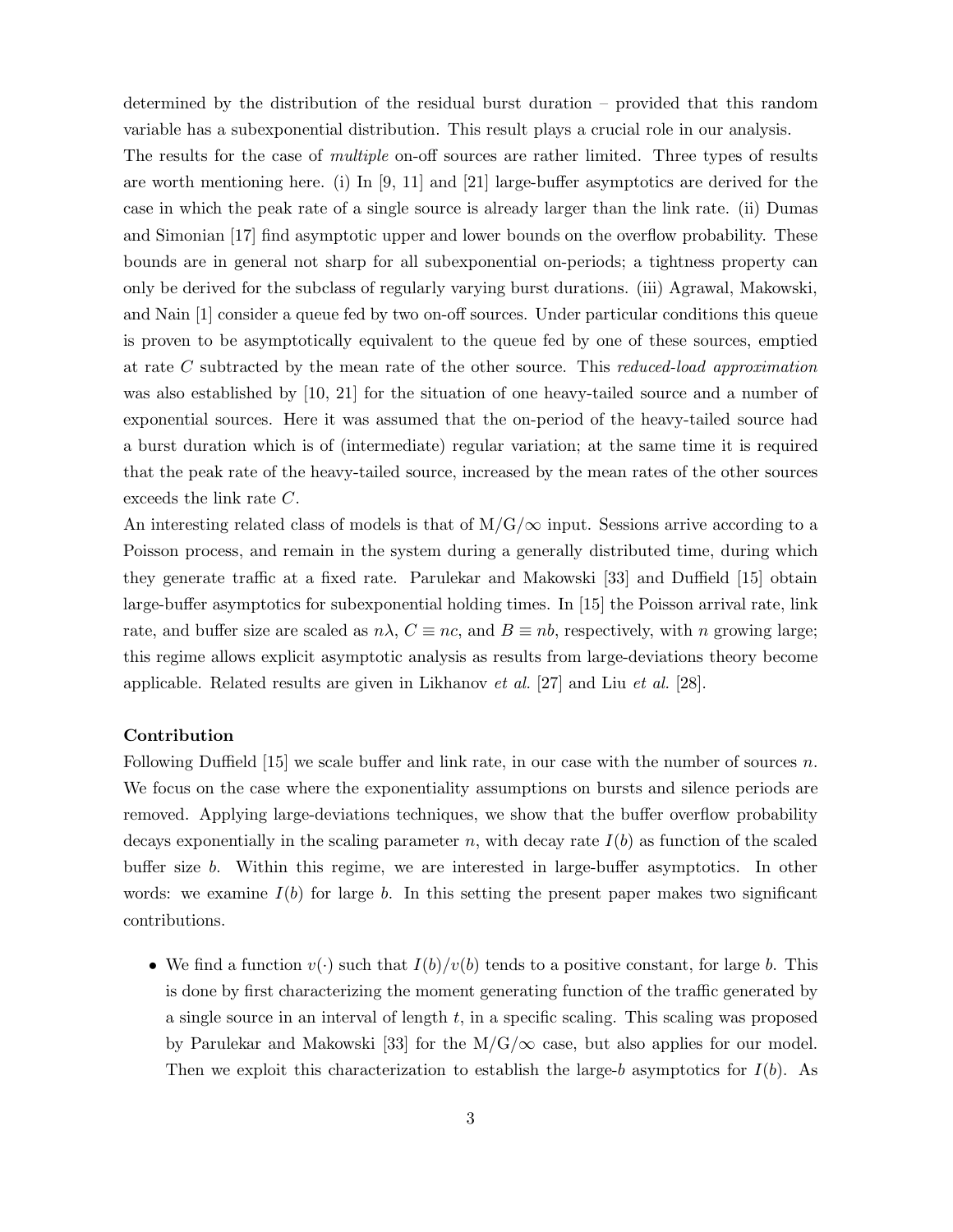pointed out above, all large-buffer asymptotics obtained before require specific model assumptions; ours do not. The trade-off is that the results are asymptotic in the number of sources as well as the buffer size.

In particular, we show that if the residual on-period is subexponential, then so is the buffer content distribution (i.e., the growth of  $I(b)$  is slower than linear). The practical implication is that buffer dimensioning based on Markovian models (for which  $I(b)$ ) is essentially a straight line) would have been too optimistic in the case of large buffers. This result can be seen as complementary to the conclusions of Mandjes and Kim [29]; there it was shown that for small buffers the long-range dependent behavior of the sources does not significantly affect the loss statistics. We refer to Heyman and Lakshman [20] and Ryu and Elwalid [37] for related results indicating the critical role of the buffer size in assessing the impact of long-range dependence.

• We contribute to the understanding of the way overflow occurs. Clearly, to fill a large buffer, there is always the trade-off between the intensity of the deviant behavior (to what extent does the input rate exceed the link rate?) and the *duration* of that deviant behavior. For on-off sources with exponentially bounded burst times, it was already found that sources alternate between on and off during the path to overflow, but with longer onperiods and shorter off-periods; all sources essentially behave in the same way [2, 30, 40]. In contrast, if the burst durations are subexponential, then sources contribute either at their mean rate or their peak rate. Put differently: some sources stay in the on-state during the entire trajectory, while the others alternate between on and off (thus effectively contributing at their mean rates). We can explicitly calculate the number of sources that transmit at peak rate all the time.

This understanding is exploited to derive a number of approximations for the overflow probability, also for the situation where there is a heterogeneous mix of sources. For the class of regularly varying sources, this gives the reduced-load approximation, which is in agreement with the bounds of Dumas and Simonian [17].

# **Organization**

Section 2 describes the model, introduces notation, and gives some basic definitions and assumptions. Section 3 presents the analysis. We prove the structure of the cumulant function of the traffic generated by a single source, under a critical scaling. Section 4 concentrates on the intuition behind the results and provides qualitative insights. Section 5 concludes.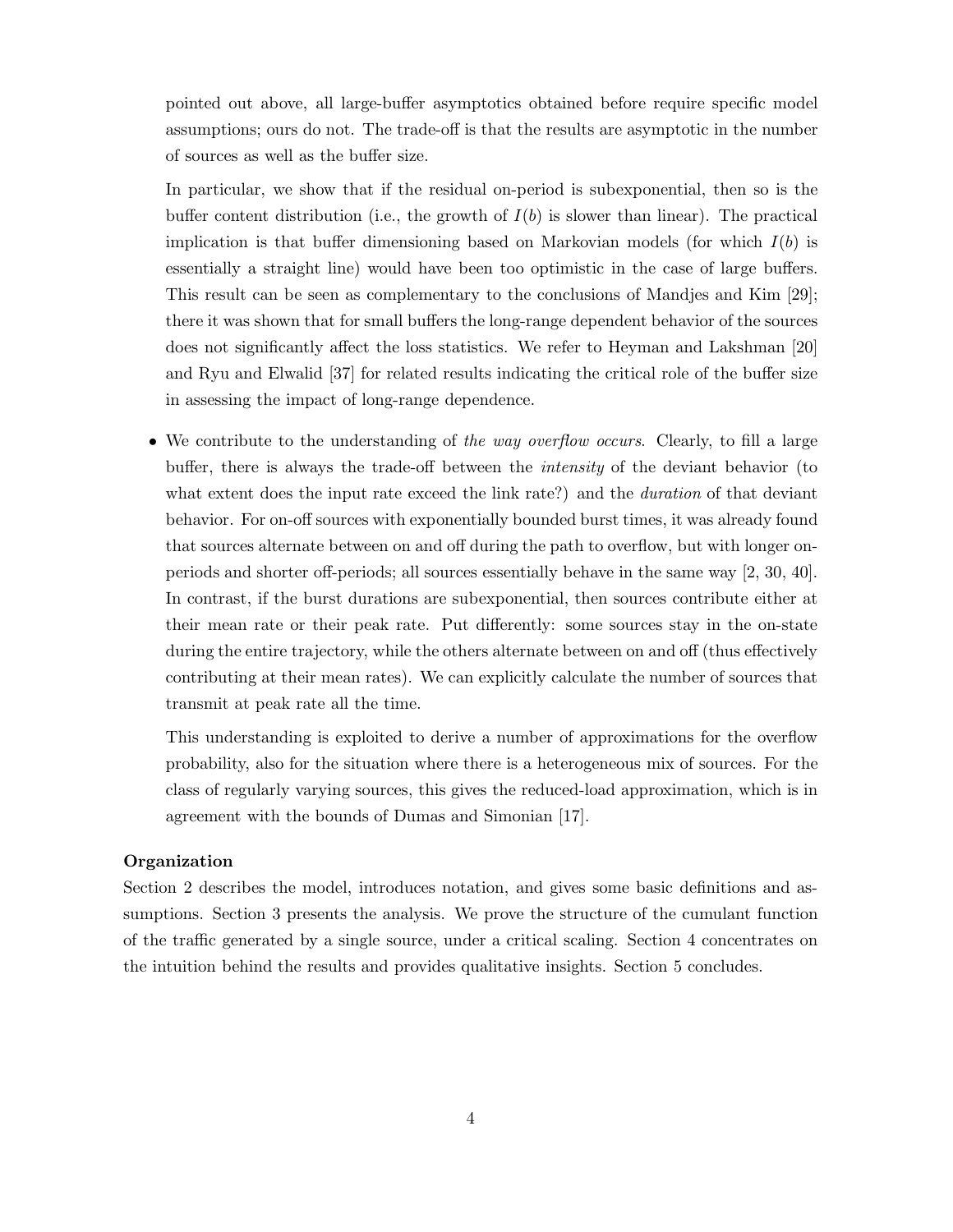# **2 Model and preliminaries**

In the first subsection we introduce our model and the required assumptions. The second subsection briefly reviews the class of subexponential distribution functions and states the asymptotic result for a queue fed by a single source with subexponential on-periods.

#### **2.1 Model description**

We consider traffic from  $n$  on-off sources arriving at a buffered resource. This resource is modeled as a queue with constant depletion rate  $C$ . The traffic rate of each source alternates between a peak rate  $r$  and 0. The activity periods form an i.i.d. sequence of random variables, each of them distributed as random variable A. We assume that A has unbounded support. The silence periods are also an i.i.d. sequence, distributed as random variable  $S$ . Both sequences are mutually independent. Define also

 $A(t) :=$  Traffic generated by a single source in steady state in time interval [0, t].

Later in our analysis we need the following assumption.

#### **Assumption 2.1**

The random variables A and S are such that  $\mathbb{E}A^{1+\zeta} < \infty$  (for some positive  $\zeta$ ) and  $\mathbb{E}S < \infty$ . The distribution of  $A + S$  is non-lattice.

This assumption has two major implications – for details we refer to Section 2.1 of [17]. In the first place, the fact that both  $E\text{ and } E\text{ is } S$  are finite ensures that the long-run fraction of time the source spends in the on-state is

$$
p := \frac{\mathbb{E} A}{\mathbb{E} A + \mathbb{E} S},
$$

and the fraction spent in the off-state is its complement  $1 - p$ . Also, the residual activity period  $A^*$  is well-defined: conditioned on the process being in the on-state,  $A^*$  has distribution

$$
F_{A^*}(x) := \mathbb{P}(A^* > x) = \frac{1}{\mathbb{E}A} \int_x^{\infty} \mathbb{P}(A > y) dy.
$$

We are interested in the probability of the buffer content exceeding level B, denoted by  $p(B, C)$ . We rescale the resources by the number of sources:  $C \equiv nc$  and  $B \equiv nb$ . This scaling was first introduced by Weiss [40] and has proven to be very powerful, see e.g. the contributions by Botvich and Duffield [8], Courcoubetis and Weber [13], and Simonian and Guibert [38]. We assume that the system is stable and non-trivial:

$$
\rho:=pr
$$

In the scaled model we define

 $p_n(b,c) :=$  steady-state probability that the buffer content exceeds level nb.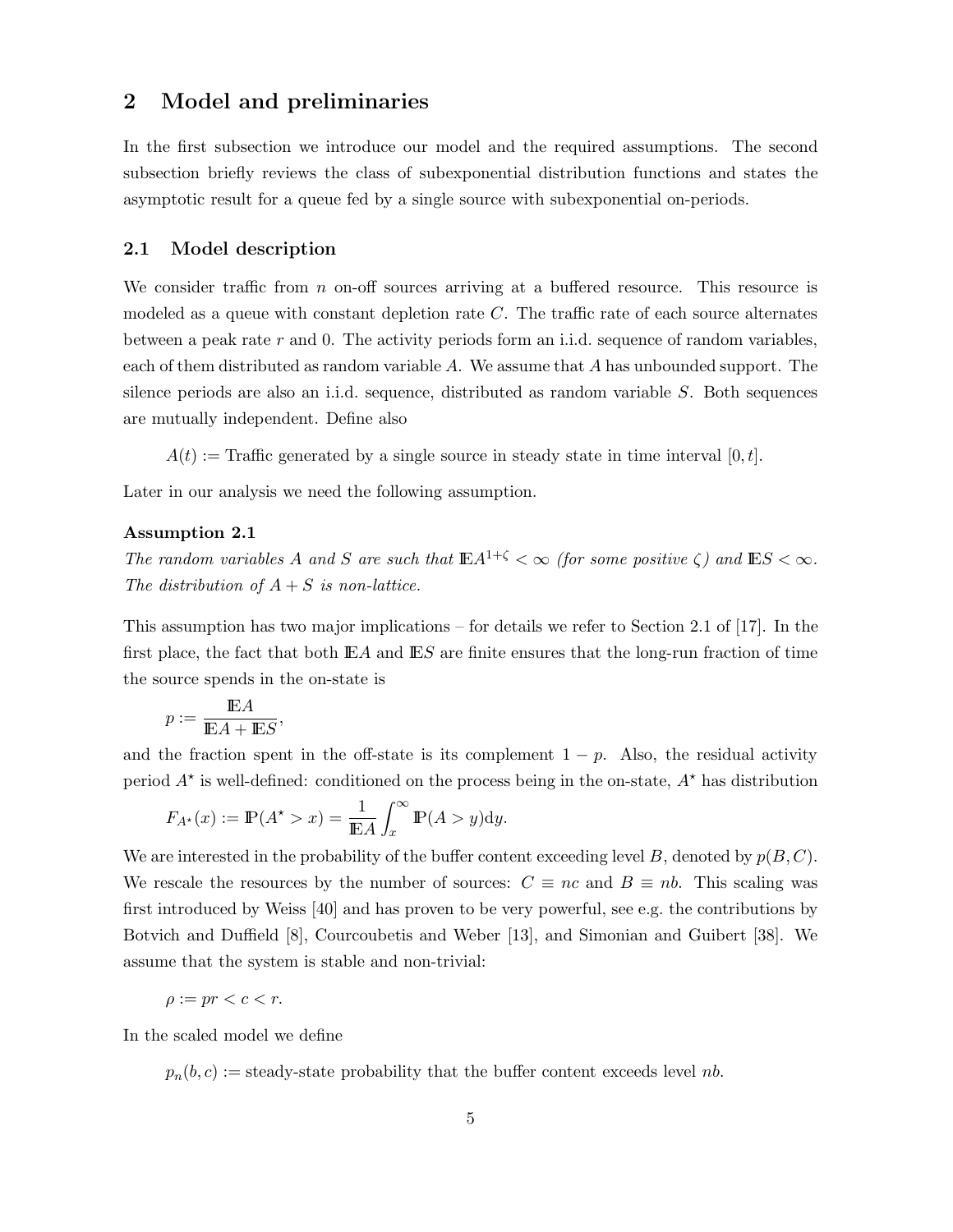In particular we will analyze its exponential *decay rate* (as a function of  $b$ , for fixed  $c$ ):

$$
I(b) := -\lim_{n \to \infty} \frac{1}{n} \log p_n(b, c),
$$

given that this limit exists.

# **2.2 Subexponentiality**

This subsection gives the definition of subexponential distribution functions and states the asymptotic result for a queue fed by a single source with subexponential on-periods. More details can be found in the appendices of [11]. Throughout, we denote by  $F_X(\cdot)$  the distribution function of the random variable X, with specifically  $F_{A^*}(\cdot)$  indicating the distribution function of the residual activity period.

#### **Definition 2.2 [Subexponential distribution]**

Suppose

$$
\frac{\mathbb{P}(X+X'>t)}{\mathbb{P}(X>t)} \to 2, \quad t \to \infty,
$$

where  $X$  and  $X'$  are i.i.d. random variables. Then we say that  $X$  has a subexponential distri*bution, or*  $F_X(\cdot) \in \mathcal{S}$ .

Besides  $S$  we introduce a second class of distribution functions. In this class, a crucial role is played by the function

$$
v_X(t) := -\log \mathbb{P}(X > t).
$$

In Section 3 we will show that the shape of this function determines the large-buffer asymptotics, with  $X = A^*$ .

#### **Definition 2.3 [Subexponentially varying distribution]**

Suppose the function  $v_X(\cdot)$  is regularly varying of index h (at infinity), that is,

$$
\frac{v_X(yt)}{v_X(t)} \to y^h, \quad t \to \infty,
$$

for all  $y > 0$ . If  $v_X(\cdot)$  is regularly varying of index  $h \in [0, 1)$ , we say that X has a subexponentially varying distribution, or  $F_X(\cdot) \in \mathcal{V}$ .

In the last definition we used the concept of regular variation, see for instance Bingham, Goldie, and Teugels [7, Section 1.4]. Unfortunately, the exact relation between the classes  $S$  and  $V$  is not clear. However, the most important long-tailed distributions (like Pareto, Lognormal, and Weibull) are in both of them.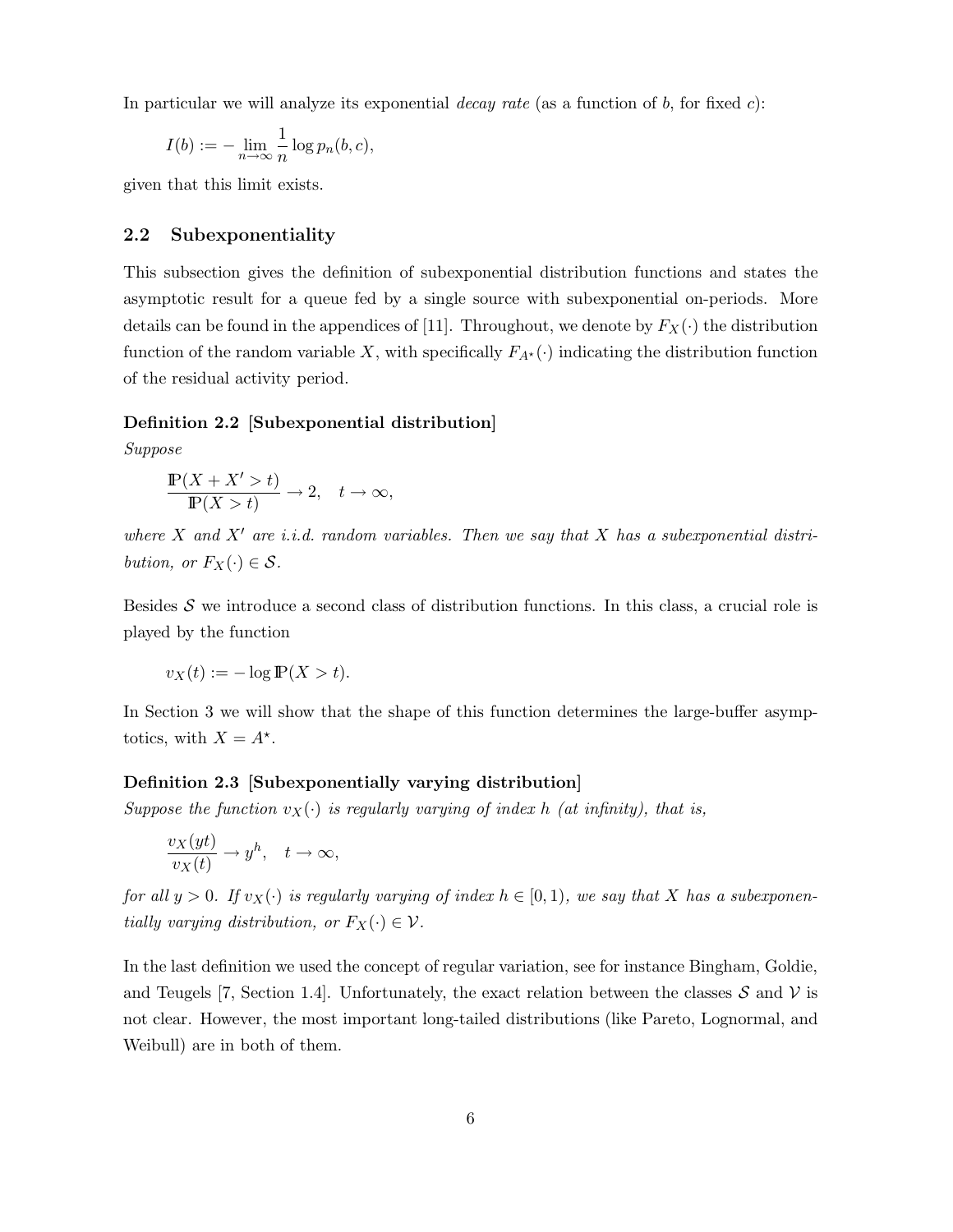The following theorem is an extension of the results for the GI/G/1 queue by Cohen [12] and Pakes  $[34]$ , and can be found in Boxma  $[9]$  and Jelenkovic and Lazar  $[21]$ . This result for a queue fed by a single source will be one of the main building blocks in our analysis of the queue fed by  $n$  sources.

# **Theorem 2.4 [Single source]**

Consider a single source feeding into a queue with service rate c, and let Q denote the steadystate queue length. If  $F_{A^*}(\cdot) \in \mathcal{S}$  and  $\rho < c < r$ , then

$$
\mathbb{P}(Q > b) \sim (1 - p) \frac{\rho}{c - \rho} \mathbb{P}\left(A^{\star} > \frac{b}{r - c}\right),\,
$$

where '*∼*' means that the ratio of both sides tends to 1 when b *→ ∞*.

# **3 Analysis**

We focus on the situation with a large number of sources feeding into a large buffer. As mentioned in the introduction, we investigate the asymptotics of the exponential decay rate  $I(b)$ for large values of the buffer space b.

In the first subsection, we review the relevant large-deviations results, which enable us to calculate  $I(b)$  for general b. This expression remains somewhat implicit: it turns out to be the solution to a variational problem. In particular, we concentrate on the conditions under which this result applies. We also stress the role played by the so-called 'scaling function'.

In the second subsection, we study the logarithm of the moment generating function of the random variable  $A(t)$ , also called the *cumulant function*. This cumulant function is needed in the variational problem mentioned above. We show that under a certain scaling this cumulant function is piecewise linear for on-off sources with subexponential on-periods. The choice of this particular scaling is due to Duffield [15] and Parulekar and Makowski [33].

The third subsection contains the main theorem: the asymptotics (for large  $b$ ) of the decay rate. We combine the variational problem of Section 3.1 and the cumulant function of Section 3.2. Here we follow the approach that Duffield [15] used for the  $M/G/\infty$  case.

# **3.1 Decay rate for general buffer size**

In this subsection, we focus on the evaluation of the decay rate for general buffer level b. The theorem which we will use in Section 3.3 is a variant of the key theorem of Likhanov and Mazumdar [26], which is stated in Theorem 3.2. Their result was phrased in the setting of slotted time; in Mandjes and Kim [29] it was extended to continuous time. The latter version is formulated in Theorem 3.2 below, and requires the following assumption.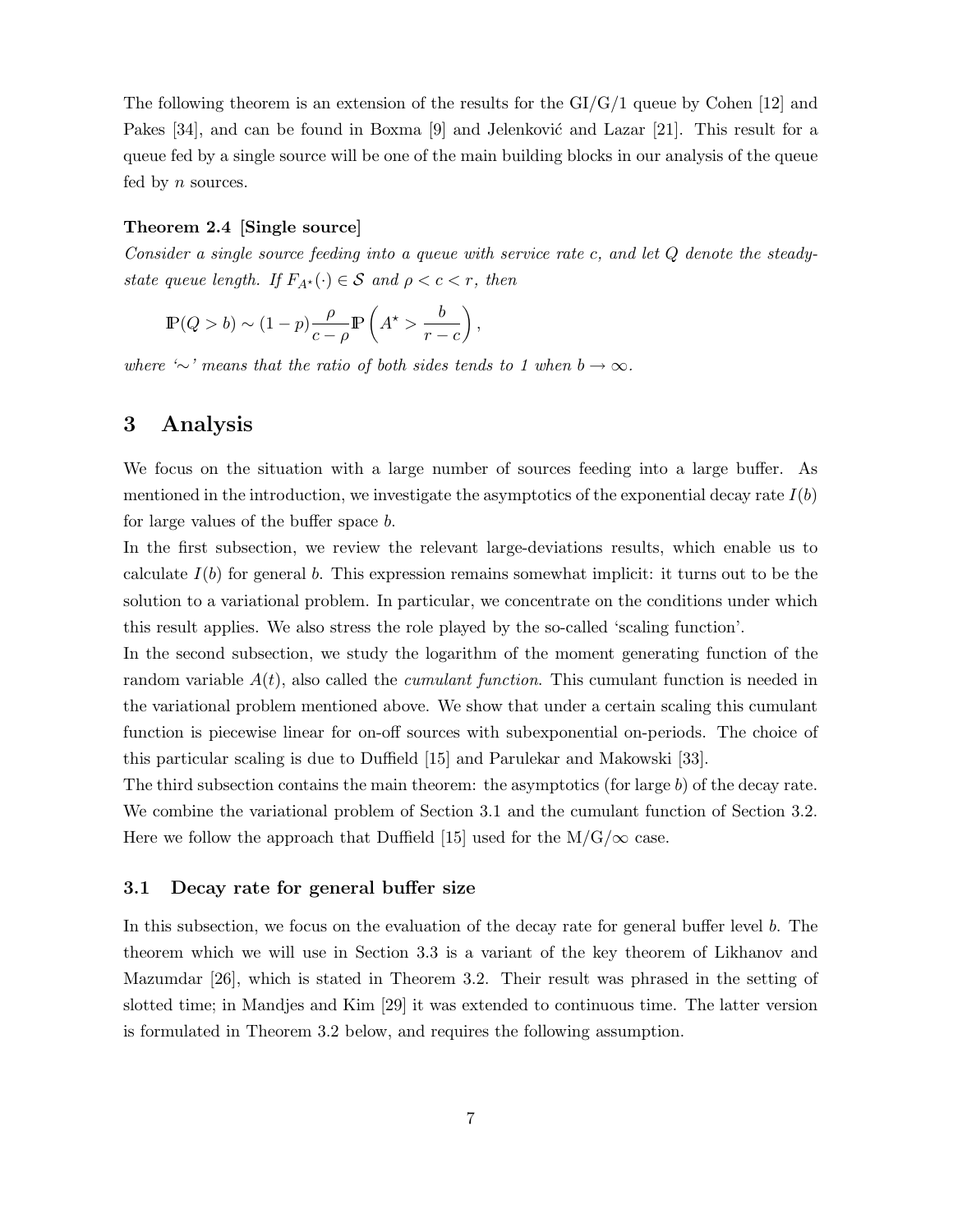### **Assumption 3.1**

Define

$$
J_t(x) := \sup_{\theta} \left( \theta x - \log \mathbb{E} e^{\theta A(t)} \right).
$$

Assume

- (i) For any  $b > 0$ ,  $\liminf_{t \to \infty} J_t(b + ct) \cdot (\log t)^{-1} > 0$ .
- (ii)  $J(b) := \inf_{t>0} J_t(b+ct)$  is a continuous function of b.

## **Theorem 3.2 [Loss curve for general** b**]**

Under Assumption 3.1,

$$
I(b) := -\lim_{n \to \infty} \frac{1}{n} \log p_n(b, c) = J(b) = \inf_{t > 0} \sup_{\theta} \left( \theta(b + ct) - \log \mathbb{E} e^{\theta A(t)} \right). \tag{1}
$$

For the proof of Theorem 3.2 we refer to Mandjes and Kim [29]. Assumption 3.1.(ii) is of a technical nature, and will be satisfied in all cases of practical interest. Assumption 3.1.(i) is due to Likhanov and Mazumdar [26]. In earlier versions of Theorem 3.2, e.g., the one in Botvich and Duffield [8], the conditions imposed on the input process were usually more restrictive. In [8] it is required that there is a  $\theta$  such that for t large enough

$$
\log \mathbb{E}e^{\theta A(t)} < c\theta t.
$$

It is not hard to show that this condition is not fulfilled for on-off sources with heavy-tailed onperiods, see Mandjes and Kim [29]. The (weaker) requirement Assumption 3.1.(i) is satisfied under the non-restrictive condition that  $\mathbb{E}A^{1+\zeta}$  is finite for some positive  $\zeta$ , as we postulated in Assumption 2.1. We prove this in the next proposition.

# **Proposition 3.3**

Consider an on-off source with on-periods A.

- (i) Assumption 3.1.(i) is satisfied if  $\mathbb{E}A^{1+\zeta} < \infty$  for some positive  $\zeta$ .
- (ii) If  $F_{A^*}(\cdot) \in \mathcal{S}$ , then for any positive  $\epsilon < r \rho$ , there is a positive constant  $K_{\epsilon}$  such that for t large enough

$$
\mathbb{P}\left(\frac{A(t)}{t} > \rho + \epsilon\right) \le K_{\epsilon} \cdot \mathbb{P}(A^{\star} > \delta^{\star}t) \quad with \quad \delta^{\star} := \frac{(1-\delta)\epsilon}{r - (\rho + \delta\epsilon)},
$$

 $\delta \in (0,1)$ .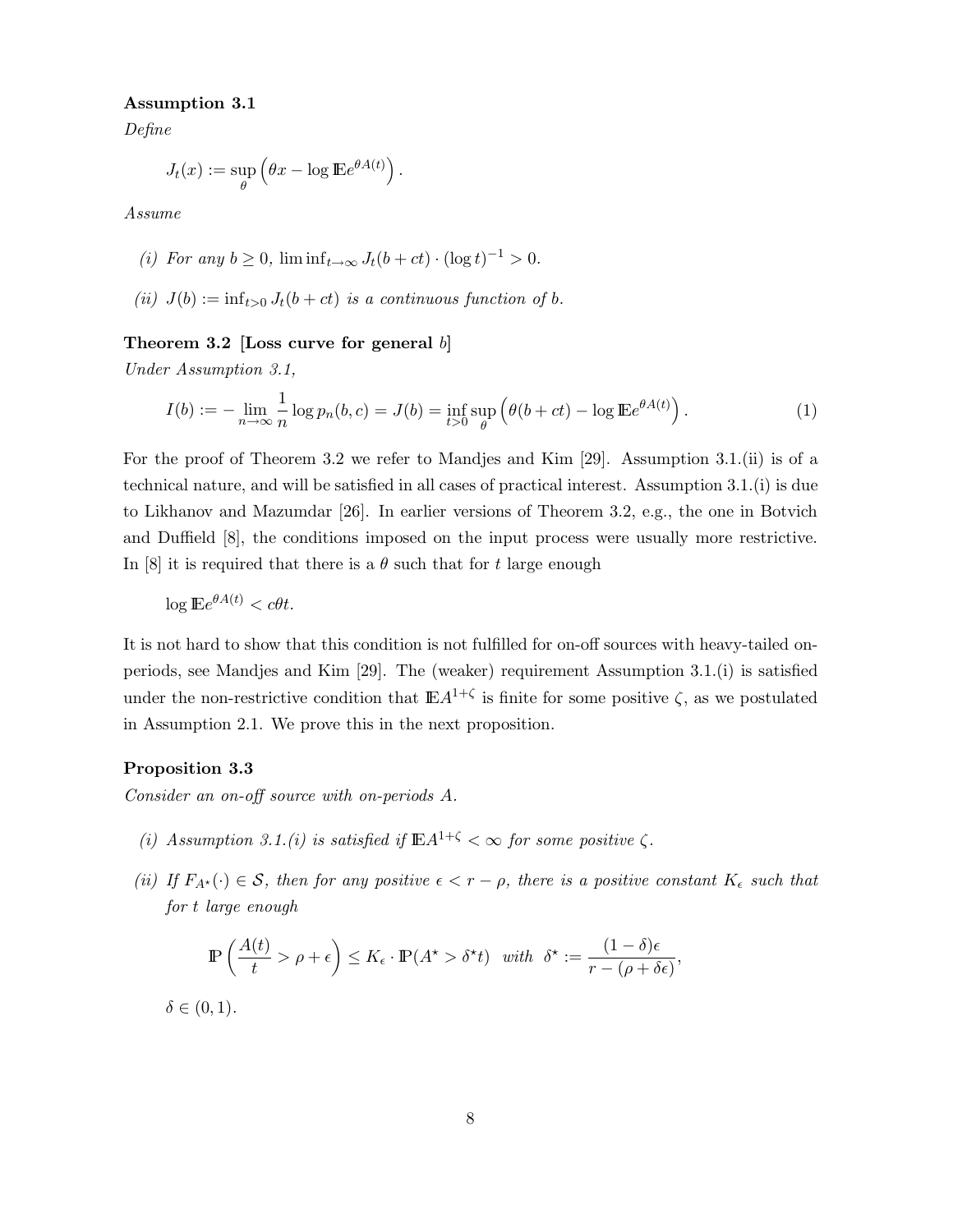#### **Proof**

We first prove the second statement.

(ii) We may write

$$
\mathbb{P}\left(\frac{A(t)}{t} > \rho + \epsilon\right) = \mathbb{P}\left(A(t) - (\rho + \delta\epsilon)t > (1 - \delta)\epsilon t\right)
$$
  
\n
$$
\leq \mathbb{P}\left(\exists s : A(s) - (\rho + \delta\epsilon)s > (1 - \delta)\epsilon t\right)
$$
  
\n
$$
= \mathbb{P}\left(Q > (1 - \delta)\epsilon t\right),
$$

where  $Q$  is defined as the steady-state queue length in case the source feeds into a queue which is emptied at rate  $\rho + \delta \epsilon$ . Invoking Theorem 2.4, we see that there is a  $K_{\epsilon}$  such that for t large enough the stated holds.

(i) Proposition 3.1 of Likhanov and Mazumdar [26] states that Assumption 3.1.(i) is satisfied if for all  $\epsilon \in (0, r - \rho)$  there are positive K and  $\alpha$  such that for t large enough

$$
\mathbb{P}\left(\frac{A(t)}{t} > \rho + \epsilon\right) \le K t^{-\alpha}.
$$

As above,

$$
\mathbb{P}\left(\frac{A(t)}{t} > \rho + \epsilon\right) \le \mathbb{P}\left(Q > \frac{1}{2}\epsilon t\right),\
$$

where Q denotes the steady-state queue length in case the source feeds into a queue with rate  $\rho + \frac{1}{2}\epsilon$ . If  $F_{A^*}(\cdot) \in \mathcal{S}$  (which we will assume in most of the sequel anyway), then the desired statement follows as above, since  $\mathbb{E} A^{1+\zeta} < \infty$  implies that  $\mathbb{P}(A^* > \delta^*t) \leq t^{-\zeta}$  for t large enough.

To see that the stated also holds in case  $F_{A^*}(\cdot) \notin \mathcal{S}$ , (in which case Theorem 2.4 cannot be invoked), we may use a result of Kella and Whitt [22] to relate the queue length in a fluid queue to the waiting time W in a corresponding  $GI/G/1$  queue with service times proportional to A. Theorem 2.1 of Chapter 8 of [4] states that  $E W^{\zeta} < \infty$  if  $E A^{1+\zeta} < \infty$  Using Markov's inequality, the desired statement then follows directly with  $\alpha = \zeta$ .

#### **Corollary 3.4**

An alternative variational problem to compute the decay rate is given by

$$
I(b) := -\lim_{n \to \infty} \frac{1}{n} \log p_n(b, c) = \inf_{t > 0} w(t) \bar{J}_t \left(\frac{b}{t} + c\right),
$$

where

$$
\bar{J}_t(x) := \sup_{\theta} \left( \theta x - \frac{\log \mathbb{E} e^{\theta A(t) w(t)/t}}{w(t)} \right),\tag{2}
$$

for an increasing positive function  $w(\cdot)$ . Compared to the variational problem of (1), the optimum is attained at the same  $t^*$  and a value of  $\theta^*$  that is  $t^*/w(t^*)$  times as large.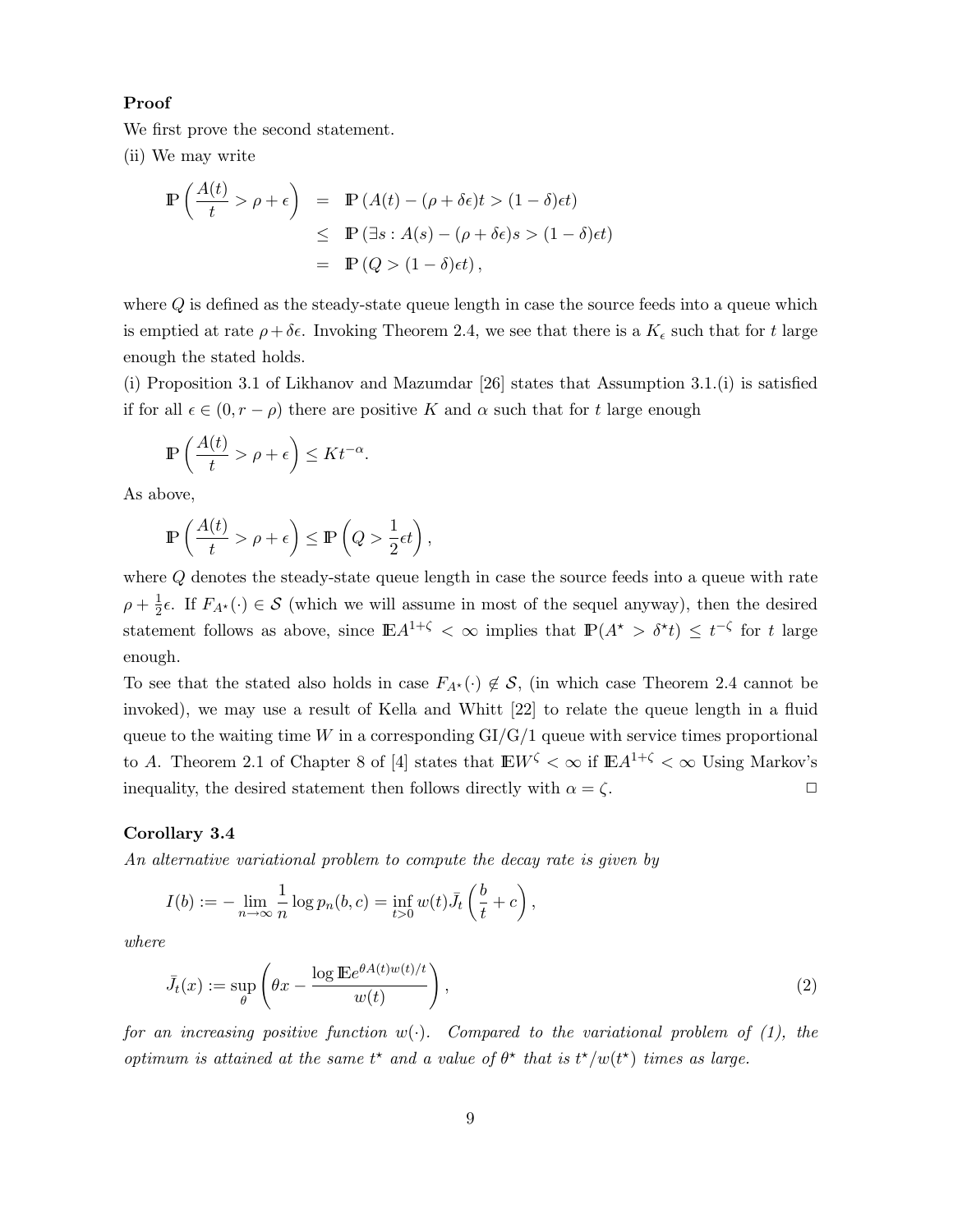The function  $w(\cdot)$  in Corollary 3.4 is usually called a *scaling function*. It was introduced in [14, 16] to enable large-deviations analysis in situations where there is no exponential decay in the buffer size. For the model with  $M/G/\infty$  input, it was proposed in [33] to use  $w(t)$  =  $-\log P(D^* > t)$ , where  $D^*$  is the residual session duration. In the sequel we use the scaling

$$
w(t) = v(t) := v_{A^*}(t) = -\log \mathbb{P}(A^* > t).
$$

# **3.2 The cumulant function**

As observed in Section 3.1, the moment generating function of  $A(t)$  plays an important role in determining the decay rate  $I(b)$ . In view of Corollary 3.4 we are interested in the asymptotic behavior of

$$
\frac{\log \mathbb{E}e^{\theta A(t)v(t)/t}}{v(t)}.\tag{3}
$$

In this subsection we prove that, for t large, this cumulant function is piecewise linear in  $\theta$ . The exact statement is given in Theorem 3.6, but we provide some intuitive background for the result first.

The intuition for queues with heavy-tailed activity periods is that  $-$  during the path to overflow – with overwhelming probability, a source sends either at mean rate, or sends *essentially* the entire time interval at peak rate. This behavior is reflected by the following asymptotics: in Theorem 3.6 we will prove

$$
\mathbb{E} \exp(\theta A(t)v(t)/t) \approx (1 - \mathbb{P}(A^* > t)) \cdot e^{\theta \rho v(t)} + \mathbb{P}(A^* > t) \cdot e^{\theta r v(t)}
$$
  
 
$$
\approx \exp[v(t) \max{\theta \rho, \theta r - 1}],
$$

as  $t \to \infty$ . In order to prove (the formal version of) this statement, we first establish the next auxiliary lemma.

#### **Lemma 3.5**

For all  $\theta$ , with  $h \in [0, 1)$ ,

$$
\max_{x \in [0,r-\rho]} f_x(\theta) = \max\{\theta\rho, \theta r - 1\}, \text{ with } f_x(\theta) := \theta(\rho + x) - \left(\frac{x}{r - \rho}\right)^h.
$$

Here  $x^h$  with  $h = 0$  is defined by 1 for  $x > 0$ , and by 0 for  $x = 0$ .

### **Proof**

The proof follows directly from the convexity of  $f_x(\theta)$  in x. However, we give an alternative proof to provide additional insight. First note that if  $x = 0$  we get curve  $\theta \rho$ , for  $x = r - \rho$  we get  $\theta r - 1$ .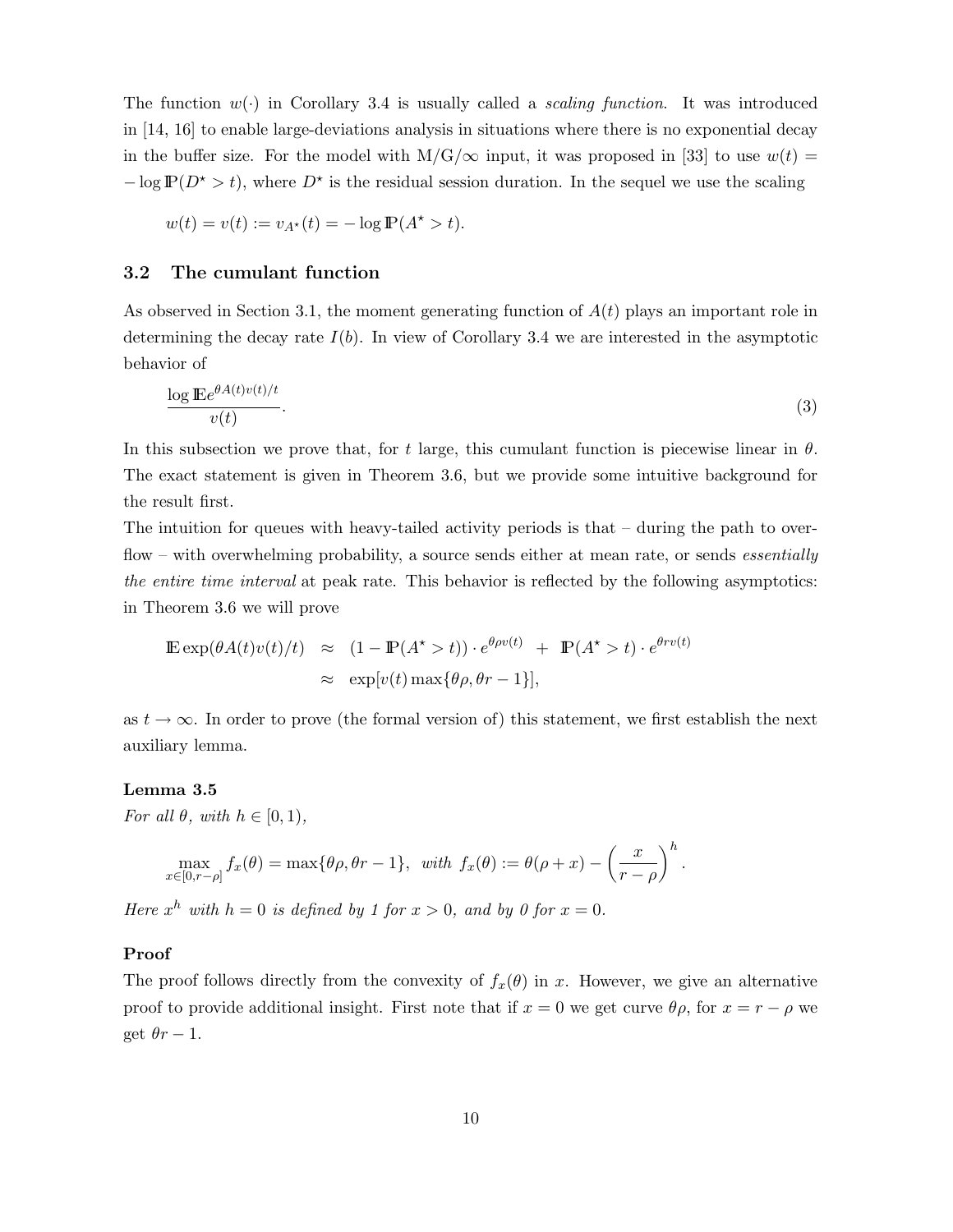Now take an x in the interior of the interval:  $x \in (0, r - \rho)$ . The lines  $\theta \rho$  and  $\theta r - 1$  intersect at  $\theta_0 := (r - \rho)^{-1}$ . Suppose that we can prove that

$$
f_x(\theta_0) = \theta(\rho + x) - \left(\frac{x}{r - \rho}\right)^h \bigg|_{\theta = \theta_0} < \max\{\theta_0 \rho, \theta_0 r - 1\} = \frac{\rho}{r - \rho},\tag{4}
$$

then we are done. This is because the slope of  $f_x(\theta)$  (as a function of  $\theta$ ) is in the interval  $(\rho, r)$ . So if (4) holds, then  $f_x(\theta_0)$  is smaller than or equal to  $\theta \rho$  for  $\theta \leq \theta_0$ , and smaller than or equal to  $\theta r - 1$  for  $\theta \ge \theta_0$ .

Statement (4) follows directly from the standard algebraic inequality

$$
\theta_0(\rho+x) - \left(\frac{x}{r-\rho}\right)^h < \theta_0(\rho+x) - \left(\frac{x}{r-\rho}\right) = \frac{\rho}{r-\rho},
$$

recalling that  $h \in [0, 1)$  and  $x \in (0, r - \rho)$ .

# **Theorem 3.6 [Cumulant function]**

For on-off sources with  $F_{A^*}(\cdot) \in \mathcal{S} \cap \mathcal{V}$  and  $\theta \geq 0$ ,

$$
\lim_{t \to \infty} \frac{\log \mathbb{E} \exp (\theta A(t) v(t)/t)}{v(t)} = \max \{ \theta \rho, \theta r - 1 \},\tag{5}
$$

with  $v(\cdot)$  regularly varying of index  $h \in [0, 1)$ .

## **Proof**

The proof consists of a lower bound and an upper bound.

• **Lower bound** The limit in the left hand side of (5) is larger than  $\theta \rho$  because of Jensen's inequality. This bound holds for all  $\theta \geq 0$ .

Also, a lower bound can be found by considering the event that the source remains in the on-state during the entire interval [0, t]. For all  $\theta \ge 0$  and all  $t > 0$ :

$$
\mathbb{E}\exp\left(\theta A(t)v(t)/t\right) \ge p \cdot \mathbb{P}(A^* > t)e^{\theta rv(t)} = p \cdot e^{(\theta r - 1)v(t)},\tag{6}
$$

where p denotes the steady-state on-probability.

Both lower bounds together yield the desired result:

$$
\liminf_{t \to \infty} \frac{\log \mathbb{E} \exp (\theta A(t) v(t)/t)}{v(t)} \ge \max\{\theta \rho, \theta r - 1\}.
$$

• **Upper bound** First take  $\theta \geq 0$ . Choose a  $k \in \mathbb{N}$  and  $\epsilon := \epsilon_k = (r - \rho)/k$ .

$$
\mathbb{E}e^{\theta A(t)v(t)/t} \leq e^{\theta(\rho+\epsilon)v(t)} + \sum_{i=1}^{k-1} e^{\theta(\rho+(i+1)\epsilon)v(t)} \mathbb{P}\left(\frac{A(t)}{t} \in [\rho+i\epsilon, \rho+(i+1)\epsilon]\right).
$$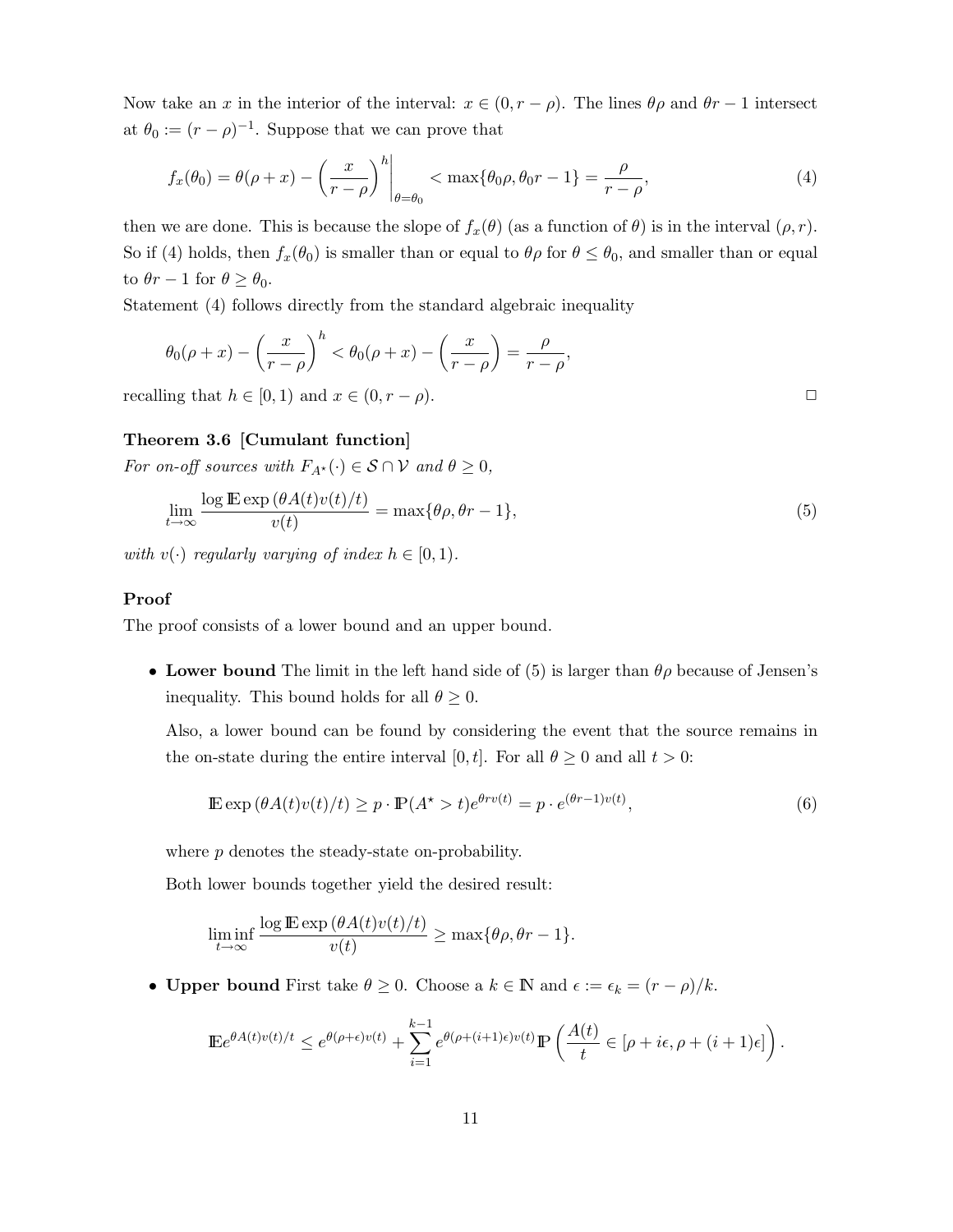Now use Lemma 3.3.(ii). For any  $\delta \in (0,1)$ 

$$
\mathbb{P}\left(\frac{A(t)}{t} \in [\rho + i\epsilon, \rho + (i+1)\epsilon]\right) \leq K_{i\epsilon} \exp\left[-v\left(\frac{(1-\delta)i\epsilon}{r-(\rho+\delta i\epsilon)}t\right)\right].
$$

Using the fact that  $v(\cdot)$  is regularly varying of index h, we get

$$
\limsup_{t\to\infty}\frac{\log\mathbb{E}\exp\left(\theta A(t)v(t)/t\right)}{v(t)}\leq \max_{i=0,\dots,k-1}\left\{\theta(\rho+(i+1)\epsilon)-\left(\frac{(1-\delta)i\epsilon}{r-(\rho+\delta i\epsilon)}\right)^h\right\}.
$$

Optimizing over a continuous rather than discrete domain gives the upper bound

$$
\max_{x \in [0,r-\rho]} \left\{ \theta(\rho + x + \epsilon) - \left( \frac{(1-\delta)x}{r - (\rho + \delta x)} \right)^h \right\}.
$$

Now let  $\delta \downarrow 0$ ,  $k \to \infty$  (and hence  $\epsilon_k \downarrow 0$ ), and use Lemma 3.5. The upper bound then follows.  $\Box$ 

### **3.3 Large-buffer asymptotics of the decay rate**

In this subsection we will combine the large-deviations results for general buffer size  $b$ , as were obtained in Subsection 3.1, and the specific structure of the cumulant function, as derived in Subsection 3.2. The proof is similar to the proof of Duffield [15] for the  $M/G/\infty$  case. We first prove the analogue of Duffield's Lemma 6.

## **Lemma 3.7**

The following statements hold for  $\bar{J}_t(x)$ ,  $t \to \infty$ :

(*i*) For all  $x \in (\rho, r)$ 

$$
\lim_{t \to \infty} \bar{J}_t(x) = \frac{x - \rho}{r - \rho}.
$$

(ii) The convergence in (i) is uniform on compact subsets of  $(\rho, r)$ .

#### **Proof**

(i) Notice that  $\bar{J}_t(x)$  is the Legendre-Fenchel transform of the cumulant function (3). The following result is established in the proof of Theorem 2 of [14]. Let  $f_t$  be a sequence of convex functions that converge pointwise to  $f$  on the interior of the effective domain of  $f$ . Then also the Legendre-Fenchel transforms  $f_t^*(x) := \sup_{\theta} (\theta x - f_t(\theta))$  converge to  $f^*(x) := \sup_{\theta} (\theta x - f(\theta))$ on the interior of the effective domain of  $f^*$ .

Therefore, for  $x \in (\rho, r)$ ,

$$
\lim_{t \to \infty} \bar{J}_t(x) = \sup_{\theta} \left( \theta x - \lim_{t \to \infty} \frac{\log \mathbb{E} e^{\theta A(t)v(t)/t}}{v(t)} \right).
$$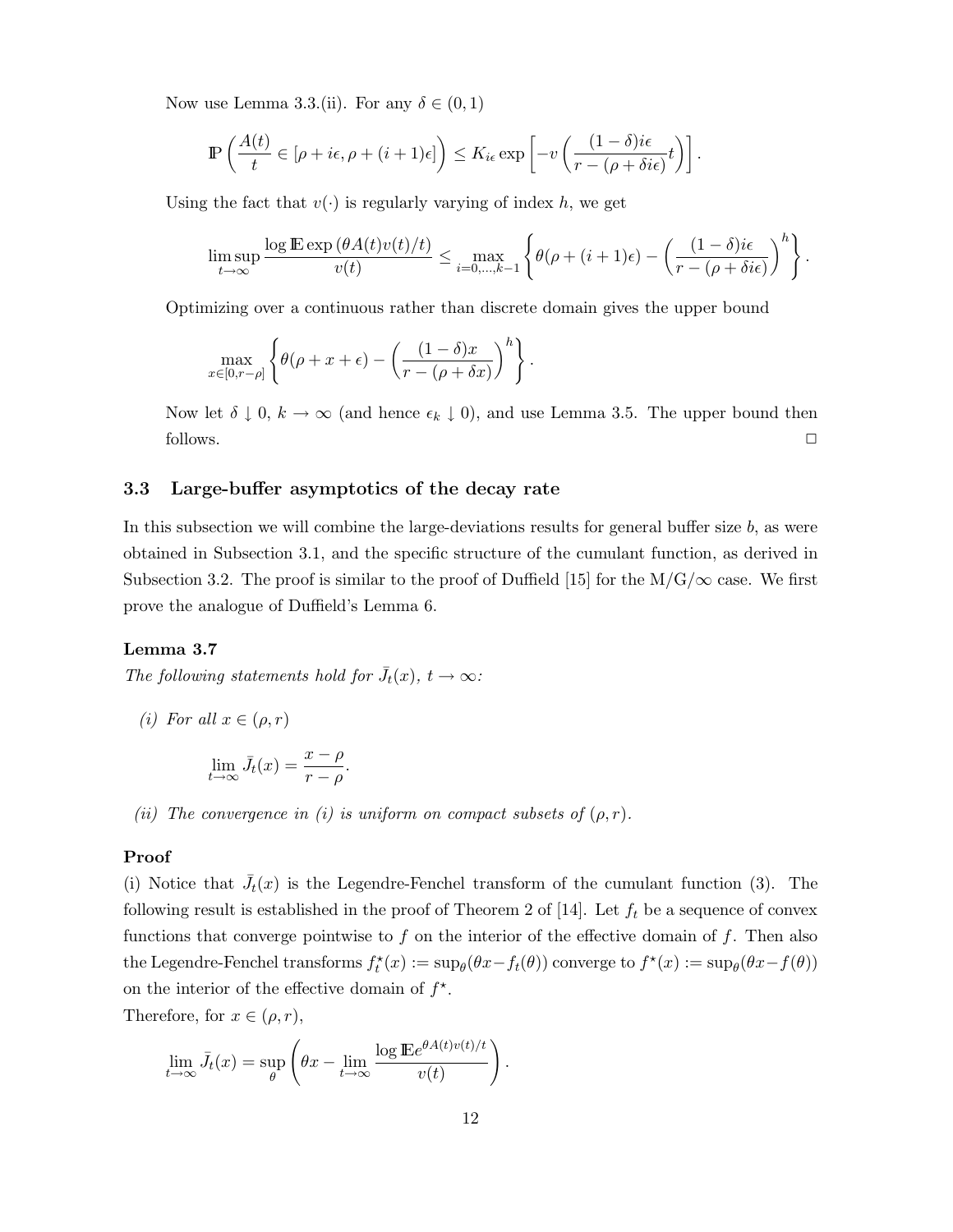From the fact that  $\mathbb{E}A(t) = \rho t$ , in conjunction with  $x \in (\rho, r)$ , it easily follows that the above supremum needs to be taken over positive  $\theta$  only. Recalling Theorem 3.6 and noticing that

$$
\sup_{\theta>0} (\theta x - \max{\theta \rho, \theta r - 1}) = \frac{x - \rho}{r - \rho}
$$

if  $x \in (\rho, r)$ , we are done.

(ii) As can be found in Rockafellar [36, Theorem 10.8], the following property holds. If finite convex functions  $f_t$  converge pointwise to a finite convex function  $f$  on a certain domain, then this convergence is uniform on compact subsets of the domain.

So we are left to prove that  $\bar{J}_t(x)$  is finite for  $x \in (\rho, r)$ . Take an x in this interval; as above, the supremum in (2) needs to be taken over positive  $\theta$  only. We arrive at

$$
\sup_{\theta>0} \left( \theta x - \frac{\log \mathbb{E} e^{\theta A(t)v(t)/t}}{v(t)} \right) \leq \sup_{\theta>0} \left( \theta x - \frac{\log \left( p \cdot \mathbb{P}(A^* > t) e^{\theta r v(t)} \right)}{v(t)} \right)
$$

$$
= \sup_{\theta>0} \left( \theta x - \frac{\log p}{v(t)} - \theta r + 1 \right) < \infty,
$$

for  $x \in (\rho, r)$ , where the first inequality follows from (6).

We are now in a position to prove our main theorem. It states that for on-off sources with  $F_{A^*}(\cdot) \in \mathcal{V} \cap \mathcal{S}$ , the  $I(b)$  curve is, up to a multiplicative constant, asymptotically equal to  $v(b)$ . In other words: we come to the remarkable conclusion that the residual on-period completely determines the large-buffer asymptotics; the off-period distribution contributes only by its mean, via  $\rho$ .

# **Theorem 3.8 [Large-buffer asymptotics]**

The following large-buffer asymptotics of the decay rate hold for on-off sources with  $F_{A^*}(\cdot) \in$ *S∩V*:

$$
\lim_{b \to \infty} \frac{I(b)}{v(b)} = \begin{cases} \frac{c-\rho}{r-\rho} & \text{if } h = 0. \\ \left(\frac{c-\rho}{r-\rho}\right) \left(\frac{1}{1-h}\right) \left(\frac{h}{1-h}(c-\rho)\right)^{-h} & \text{if } h \in (0,1) \text{ and } \left(\frac{c-\rho}{r-\rho}\right) \left(\frac{1}{1-h}\right) \le 1. \\ \left(\frac{1}{r-c}\right)^h & \text{if } h \in (0,1) \text{ and } \left(\frac{c-\rho}{r-\rho}\right) \left(\frac{1}{1-h}\right) > 1. \end{cases}
$$

#### **Proof**

The proof consists of an upper bound and a lower bound.

• **Upper bound** The proof of the upper bound is parallel to that given by Duffield [15] for the  $M/G/\infty$  case. By Corollary 3.4,

$$
\limsup_{b \to \infty} \frac{I(b)}{v(b)} = \limsup_{b \to \infty} \frac{\inf_{t > 0} v(t) \bar{J}_t(b/t + c)}{v(b)}.
$$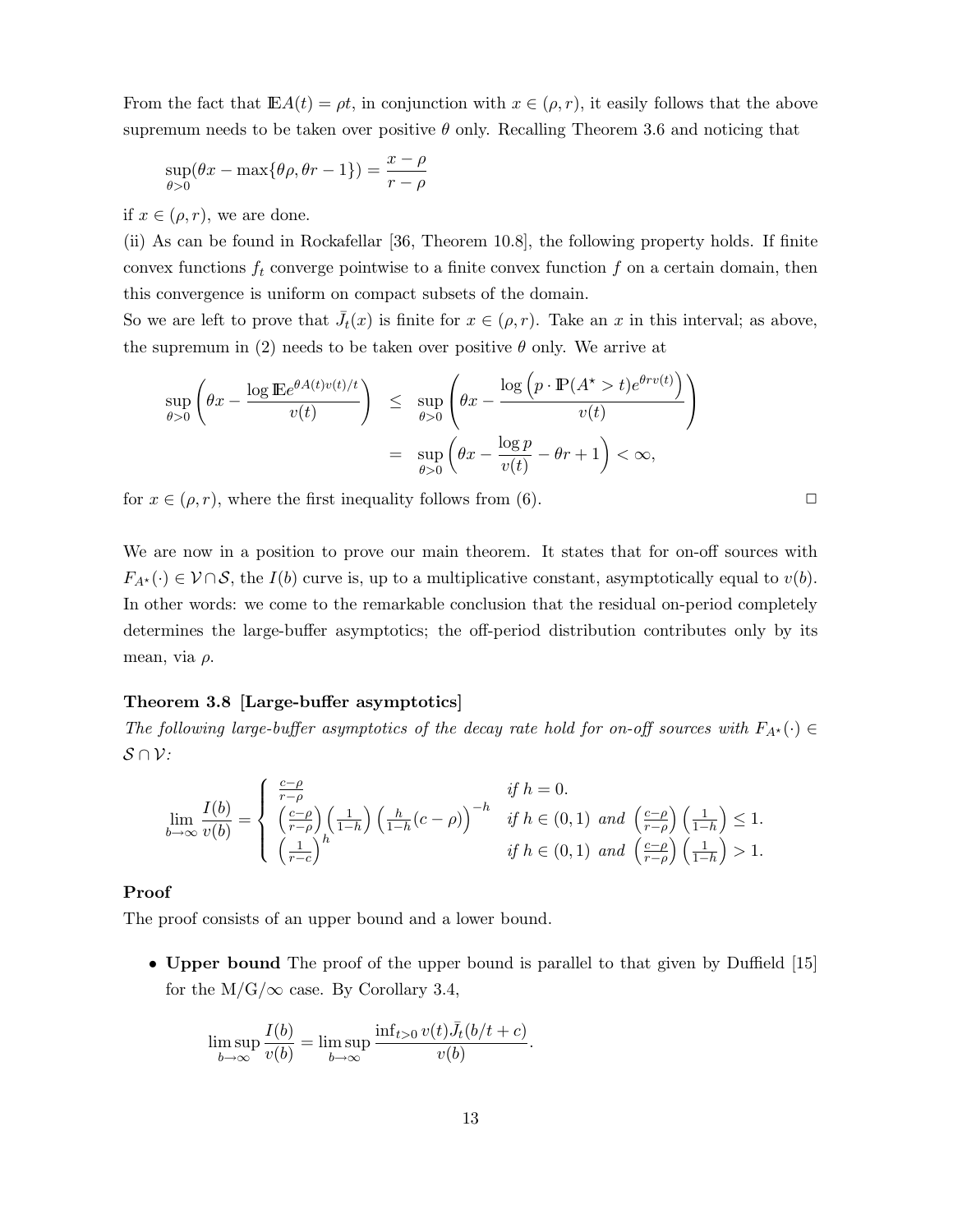Note that we in fact minimize over  $t \geq b$  ( $r - c$ )<sup>-1</sup>, as the rate function is infinite for smaller  $t$ . A formal proof of this statement is easy; the intuition is that  $t$  represents the epoch of overflow starting in an empty system; this must obviously be later than  $b(r-c)^{-1}$ .

Now substituting  $b/t =: s$ , we have for all  $s \in (0, r - c)$ 

$$
\limsup_{b \to \infty} \frac{I(b)}{v(b)} \le \limsup_{b \to \infty} \frac{v(b/s)\bar{J}_{b/s}(s+c)}{v(b)} = s^{-h} \frac{s+c-\rho}{r-\rho},
$$

where the last equality follows from Lemma 3.7.(i). As this holds for all  $s \in (0, r - c)$ ,

$$
\limsup_{b \to \infty} \frac{I(b)}{v(b)} \le \inf_{s \in (0,r-c)} s^{-h} \frac{s+c-\rho}{r-\rho}.
$$

Explicit evaluation of this last term shows

- If  $h = 0$ , then clearly  $s^* = 0$  is the minimizing value.
- **–** If h > 0, then it is easily seen that the infimum over (0,r *−* c) is attained for h

$$
s^* = \min\left\{r - c, \frac{h}{1 - h}(c - \rho)\right\}.
$$

Substituting into the objective function gives the desired result.

# • Lower bound We distinguish between the cases that (A)  $h = 0$ , and (B)  $h > 0$ .

(A) Fix an  $\epsilon > 0$ , a  $\delta \in (0, 1)$  and let  $\delta^*$  be defined as in Lemma 3.3.(ii). The fact that h = 0 implies that for arbitrary  $\epsilon' > 0$ ,  $v(\delta^*t) \ge v(t)(1 - \epsilon')$  for t large enough. By arguments similar to those in the upper bound of Theorem 3.6,

$$
\begin{array}{rcl}\n\mathbb{E}e^{\theta A(t)v(t)/t} & \leq & e^{\theta(\rho+\epsilon)v(t)} + K_{\epsilon}e^{\theta rv(t)-v(\delta^*t)} \\
& \leq & 2\max\left\{e^{\theta(\rho+\epsilon)v(t)}, K_{\epsilon}e^{\theta rv(t)-v(t)(1-\epsilon')}\right\} \\
& \leq & 2(1+K_{\epsilon})\cdot\max\left\{e^{\theta(\rho+\epsilon)v(t)}, e^{\theta rv(t)-v(t)(1-\epsilon')}\right\}.\n\end{array}
$$

This implies that

$$
I(b) \geq \inf_{t \geq b(r-c)^{-1}} v(t) \sup_{\theta} \left( \theta \left( \frac{b}{t} + c \right) + \frac{\zeta}{v(t)} - \max \{ \theta(\rho + \epsilon), \theta r - 1 + \epsilon' \} \right),
$$

where  $\zeta := -\log 2 - \log(1 + K_{\epsilon})$ . The supremum over  $\theta$  can be explicitly calculated; we get the lower bound

$$
I(b) \ge \zeta + \inf_{t > b(r-c)^{-1}} v(t) \left( \frac{b/t + c - \rho - \epsilon}{r - \rho - \epsilon} (1 - \epsilon') \right).
$$

As  $v(b) \rightarrow \infty$  as  $b \rightarrow \infty$ ,

$$
\liminf_{b \to \infty} \frac{I(b)}{v(b)} \ge \liminf_{b \to \infty} \inf_{t > b(r-c)^{-1}} \left( \frac{v(t)}{v(b)} \right) \left( \frac{b/t + c - \rho - \epsilon}{r - \rho - \epsilon} (1 - \epsilon') \right).
$$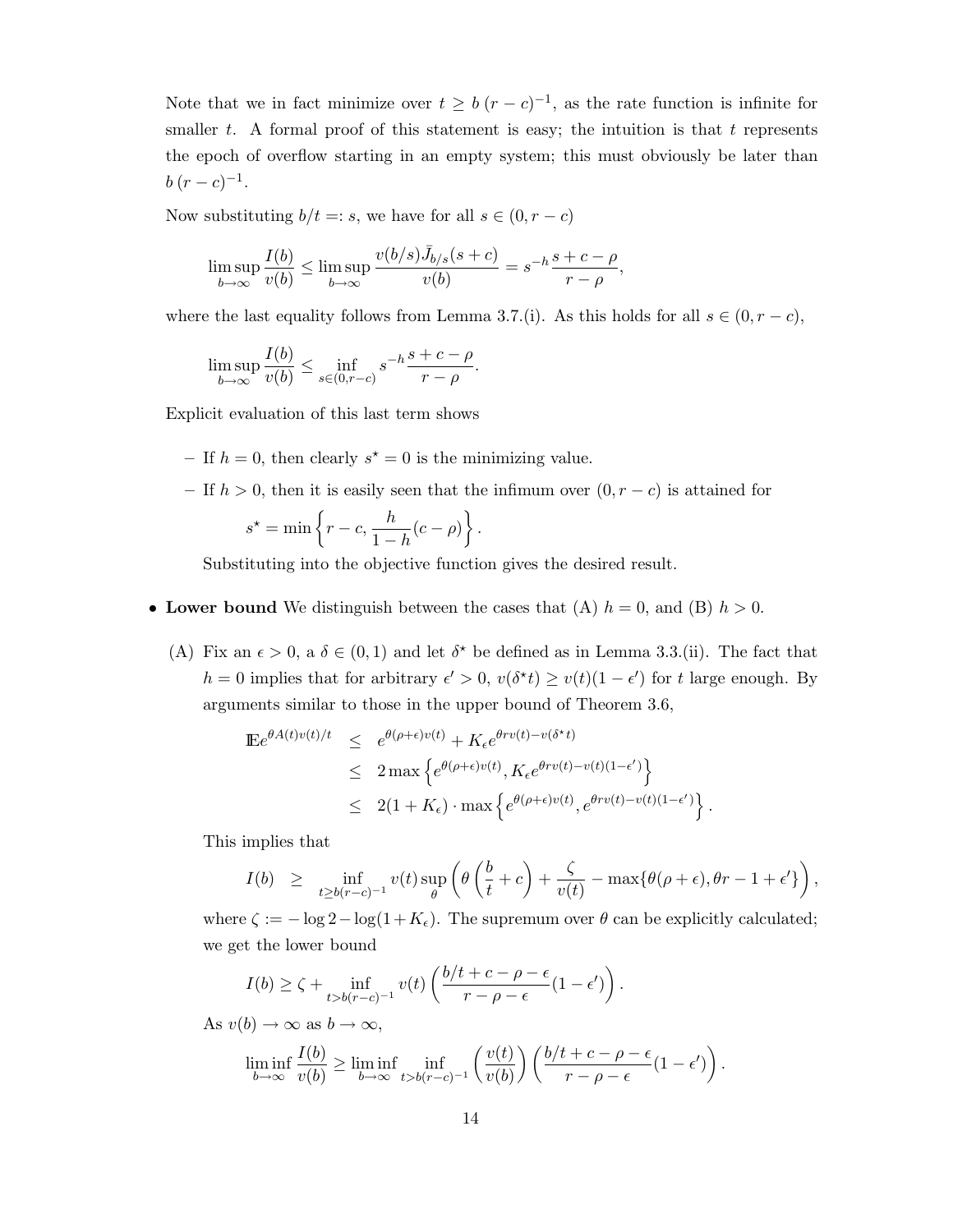Now let  $\epsilon \downarrow 0$  and  $\epsilon' \downarrow 0$ . As  $t > b(r - c)^{-1}$ ,  $v(t)/v(b) \geq 1 - \eta$  for arbitrary positive  $\eta$ and b large enough. Consequently  $(c - \rho)(r - \rho)^{-1}$  is a lower bound, as desired.

(B) The proof of the lower bound for  $h > 0$  is analogous to that in Duffield [15]. Assume that

$$
\inf_{s\in(0,r-c)}v(b/s)\bar{J}_{b/s}(s+c)
$$

is attained for  $s = s_b$ . (Otherwise, let  $s_b$  be such that it reaches a value within  $\epsilon$  of the infimum; then let  $\epsilon \downarrow 0$  at the end of the procedure.) Clearly,

$$
\liminf_{b \to \infty} \frac{I(b)}{v(b)} = \lim_{b \to \infty} \frac{v(b/s_b)\bar{J}_{b/s_b}(s_b+c)}{v(b)},
$$

where the latter limit is along a subsequence. We will denote this subsequence simply by  $(s_b)_b$ .

Then Duffield [15] distinguishes between three cases: (i) there is a closed interval in  $(0, r - c)$  in which the  $(s_b)_b$  eventually lie, (ii) the  $(s_b)_b$  converge to 0, (iii) the  $(s_b)_b$  converge to  $\infty$ . In our setting, clearly the third possibility can be excluded: we have  $s_b \in [0, r - c]$  due to peak-rate limitations.

In case (i), we have to use Lemma 3.7.(ii):  $\bar{J}_t(\cdot)$  converges uniformly on compact subsets of  $(\rho, r)$ . Also, the regular varying property of  $v(\cdot)$  says that  $v(b/s)/v(b)$  converges uniformly on closed intervals. Analogously to the proof in [15], this enables us to prove the lower bound immediately.

In case (ii), the following reasoning applies. As in Duffield [15], it can be shown that  $\bar{J}_t(x+c)$  is bounded away from zero as  $t \to \infty$ , and consequently also  $\bar{J}_{b/s_b}(s_b+c)$ . As h is positive,  $v(b)/v(b/s_b)$  goes to zero. This means that  $I(b)/v(b)$  tends to  $\infty$ , which contradicts the upper bound. Therefore, a sequence  $(s_b)_b$  with limit 0 cannot exist for  $h > 0$ .

### **Remark**

The proof in Duffield [15], for the lower bound in the corresponding  $M/G/\infty$  case, does not distinguish between the cases  $h = 0$  and  $h \in (0, 1)$ . In fact, also for  $h = 0$  it is claimed that there cannot be a subsequence such that  $(s_b)_b$  goes to zero. To draw this conclusion it is used that  $s_b \to 0$  implies  $v(b)/v(b/s_b) \to 0$ . This statement is valid for  $h > 0$ , but not for  $h = 0$ . Take for instance  $v(b) = \log b$  and  $s_b = (\log b)^{-1}$ . It is easily verified that  $v(\cdot)$  is slowly varying so  $h = 0$ . However,

$$
\lim_{b \to \infty} \frac{v(b)}{v(b/s_b)} = \lim_{b \to \infty} \frac{\log b}{\log(b \log b)} = 1.
$$

For the case of  $n$  homogeneous sources we could circumvent this problem by distinguishing between the cases  $h = 0$  and  $h \in (0, 1)$ .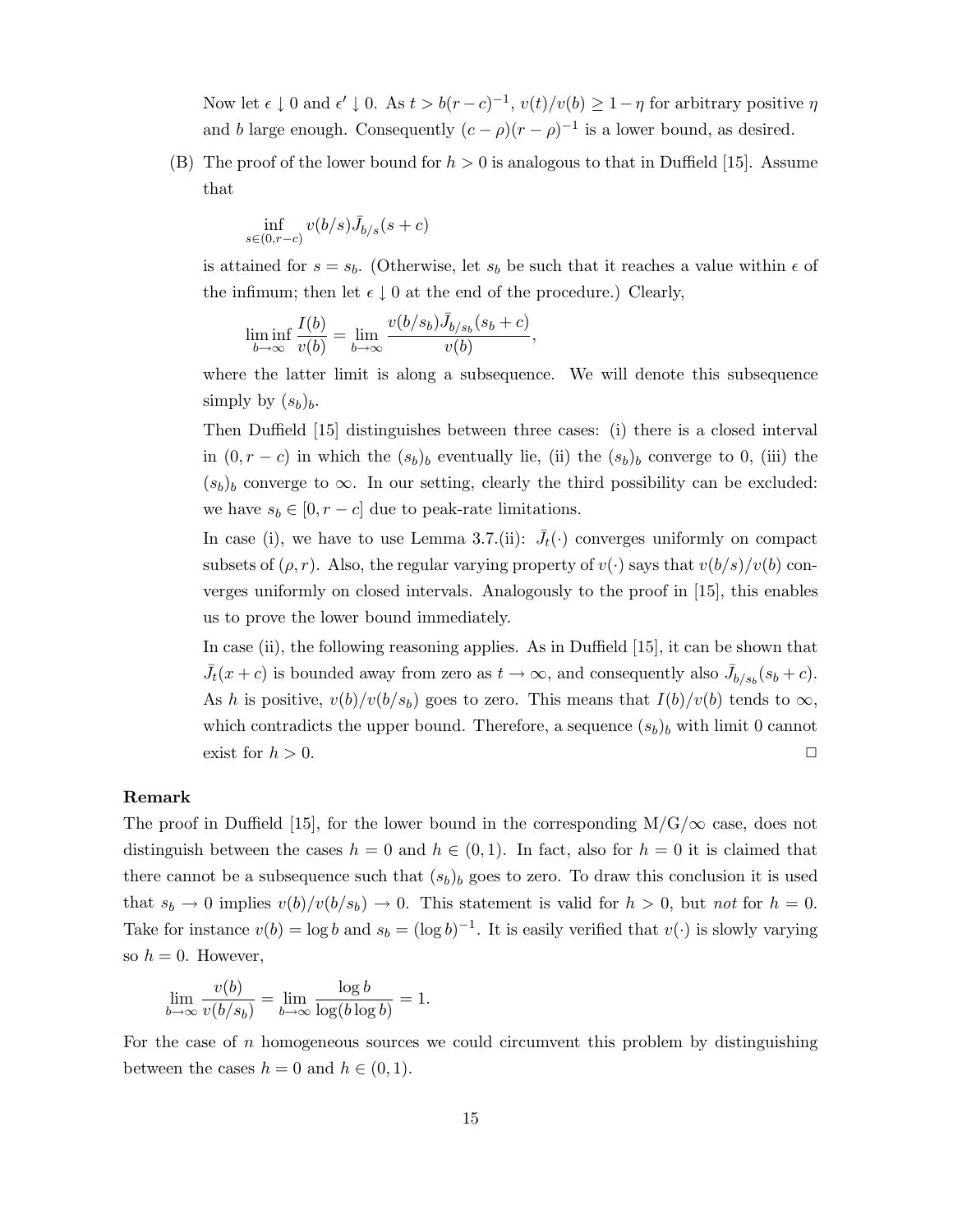Nonetheless, we expect that the key statement (Theorem 4) of [15] is valid, given the similarity between the model with a fixed number of on-off sources and the one with  $M/G/\infty$  input. Its proof probably requires more information on the speed of convergence towards the limiting cumulant function found by [33], like in part (A) of our lower bound.

This touches on a crucial distinction between the cases  $h = 0$  and  $h \in (0, 1)$ . Let  $t_b$  be the optimizing t for buffer size b, and let us consider  $b/t_b$  for b large. In the former case, i.e.,  $h = 0$ , the proof of the upper bound gave that  $s = 0$  is optimal; in other words  $b/t_b$  approaches 0 for large b, corresponding to  $t_b$  being 'superlinear' in b. A similar statement can be derived from the lower bound:  $t_b$  is such that

$$
\liminf_{b \to \infty} \frac{v(t_b)}{v(b)} \frac{b}{t_b} \ge 1.
$$

For  $t_b = \alpha b$  (where  $\alpha > (r - c)^{-1}$ ) the liminf would give  $\alpha^{-1}$ , which is clearly minimized for  $\alpha = \infty$ . This supports the observation that  $t_b$  is superlinear in b.

In the latter case, i.e.,  $h \in (0,1)$ , the fact that  $(s_b)_b$  cannot converge to zero says that  $t_b$  will be essentially linear in b: the time to overflow will be proportional to the buffer size. We will return to this issue in more detail in the next section.

# **4 Qualitative insights – reduced load**

The theoretical results of the previous section enable us to obtain a better understanding of the most likely way for buffer overflow to occur. For Markovian-type sources, very detailed analyses are available. In case the on- and off-periods are mixtures of exponential distributions, it is well understood that the sources must behave according to a different statistical law in order to fill a large buffer. The on- and off-times are exponentially twisted, such that the on-periods are longer and the off-periods are shorter. References here are the seminal paper of Weiss [40], and recent papers by Mandjes and Ridder [30] and Wischik [42].

For sources with subexponential on-periods, the results of the previous section provide the following intuition. During the path to overflow, a source either sends at peak rate the entire time interval, or constantly alternates between on and off, and effectively contributes at mean rate. This is nicely reflected in the shape of the cumulant function. Note that this contrasts with the behavior exhibited by Markovian-type sources (as described above), where all sources essentially behave in the same way. A related dichotomy was identified by Anantharam [2] who considered  $GI/G/1$  queues. He showed that for exponentially bounded service times, it is multiple long service times and short interarrival times which typically cause overflow, whereas for heavy-tailed service times this is most likely due to just one extremely long service time.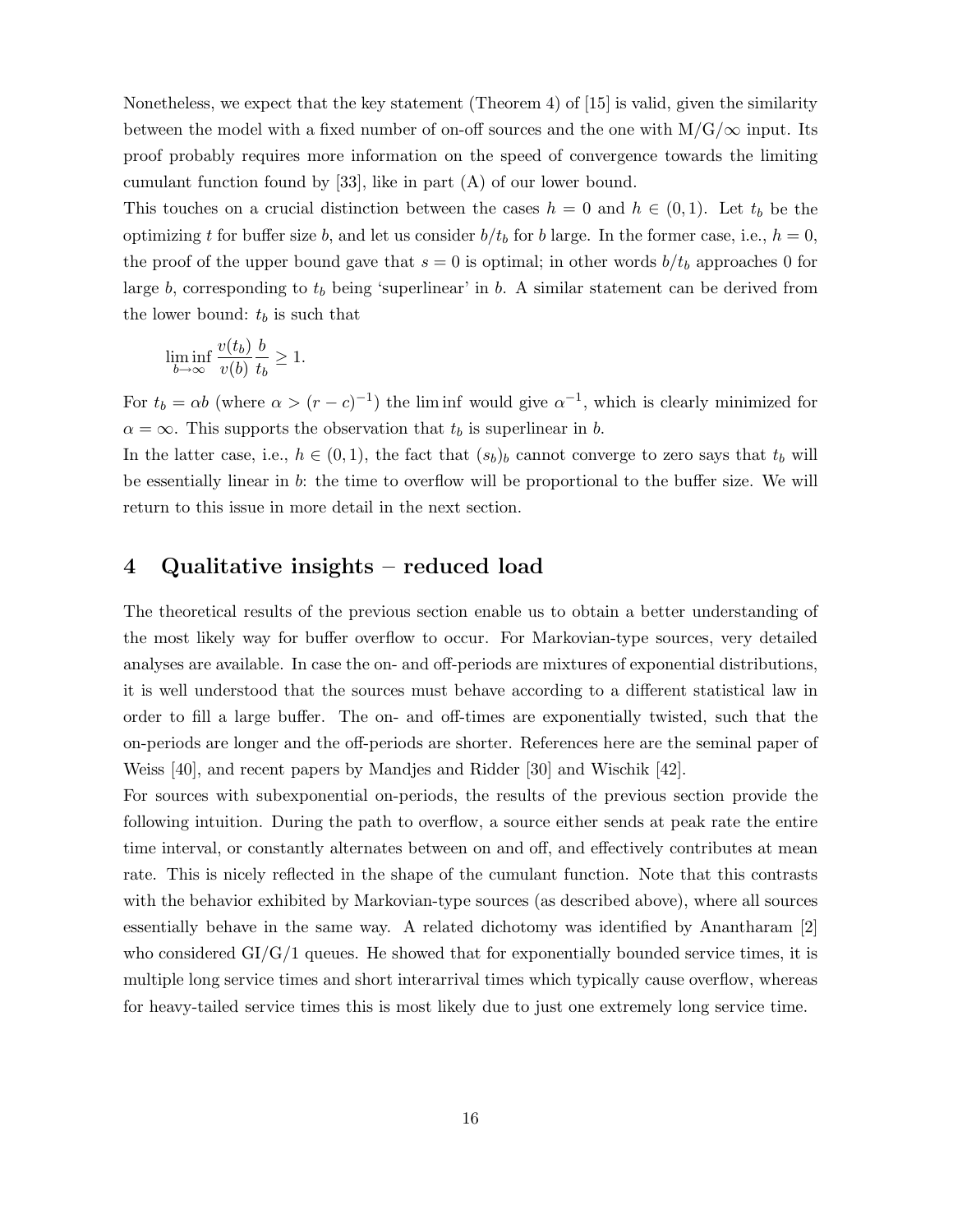#### **4.1 Homogeneous sources**

In the next two subsections we develop approximations for the overflow probability  $p(B, C)$ only based on knowledge of the distribution of the residual burst durations. We will do that for both the setting with homogeneous sources, as was assumed before, as well as heterogeneous sources.

# **Approximation 4.1 [Homogeneous subexponential sources]**

Consider a queue with buffer B and rate C fed by n homogeneous on-off sources with  $F_{A^*}(\cdot) \in$ *S∩V*. An approximation for the loss probability is

$$
p(B, C) \approx \max_{K:Kr + (n-K)\rho > C} \mathbb{P}\left(A^* > \frac{B}{Kr + (n-K)\rho - C}\right)^K,
$$

where the value of K is restricted to  $\{0,\ldots,n\}$ , and  $\approx$  indicates that the ratio of both sides tends to a fixed constant for large B. The maximizing value  $K^*$  provides an estimate for the number of sources that send at peak rate during the entire time interval to overflow.

The justification for this approximation is as follows. Put  $K \equiv nk$ , and use the scaling  $B \equiv nb$ and  $C \equiv nc$ . Then

$$
\frac{1}{n}\log p_n(b,c) \approx -\min_{k:kr+(1-k)\rho>c} k \cdot v\left(\frac{b}{kr+(1-k)\rho-c}\right)
$$
  

$$
\approx -\min_{k:kr+(1-k)\rho>c} k \cdot (kr+(1-k)\rho-c)^{-h}v(b).
$$

The minimum is attained at

$$
k^* = \min\left\{ \left(\frac{c-\rho}{r-\rho}\right) \left(\frac{1}{1-h}\right), 1 \right\}.
$$
 (7)

Notice that the optimization is equivalent to that in Section 3.3 (in the upper bound of Theorem 3.8), where  $s = kr + (1-k)\rho - c$ . It directly leads to the decay rate derived in Theorem 3.8. For  $h = 0$  the fraction of sources that send at peak rate during the path to overflow is  $(c \rho$ ) $(r - \rho)^{-1}$ , whereas the remaining fraction  $(r - c)(r - \rho)^{-1}$  contribute at mean rate  $\rho$ . This gives aggregate input rate

$$
\frac{c-\rho}{r-\rho}\cdot r+\frac{r-c}{r-\rho}\cdot\rho=c.
$$

In other words: if  $h = 0$ , then the net input rate will only be slightly larger than 0, in agreement with the superlinear time to overflow identified in Section 3.3. If  $h > 0$ , however, then it is easily seen that the net input rate will be positive, thus leading to a time to overflow which is essentially linear in the buffer size. If h is close to 1, then all sources will have long bursts (as  $k^* = 1$ ). We now illustrate these phenomena through some examples.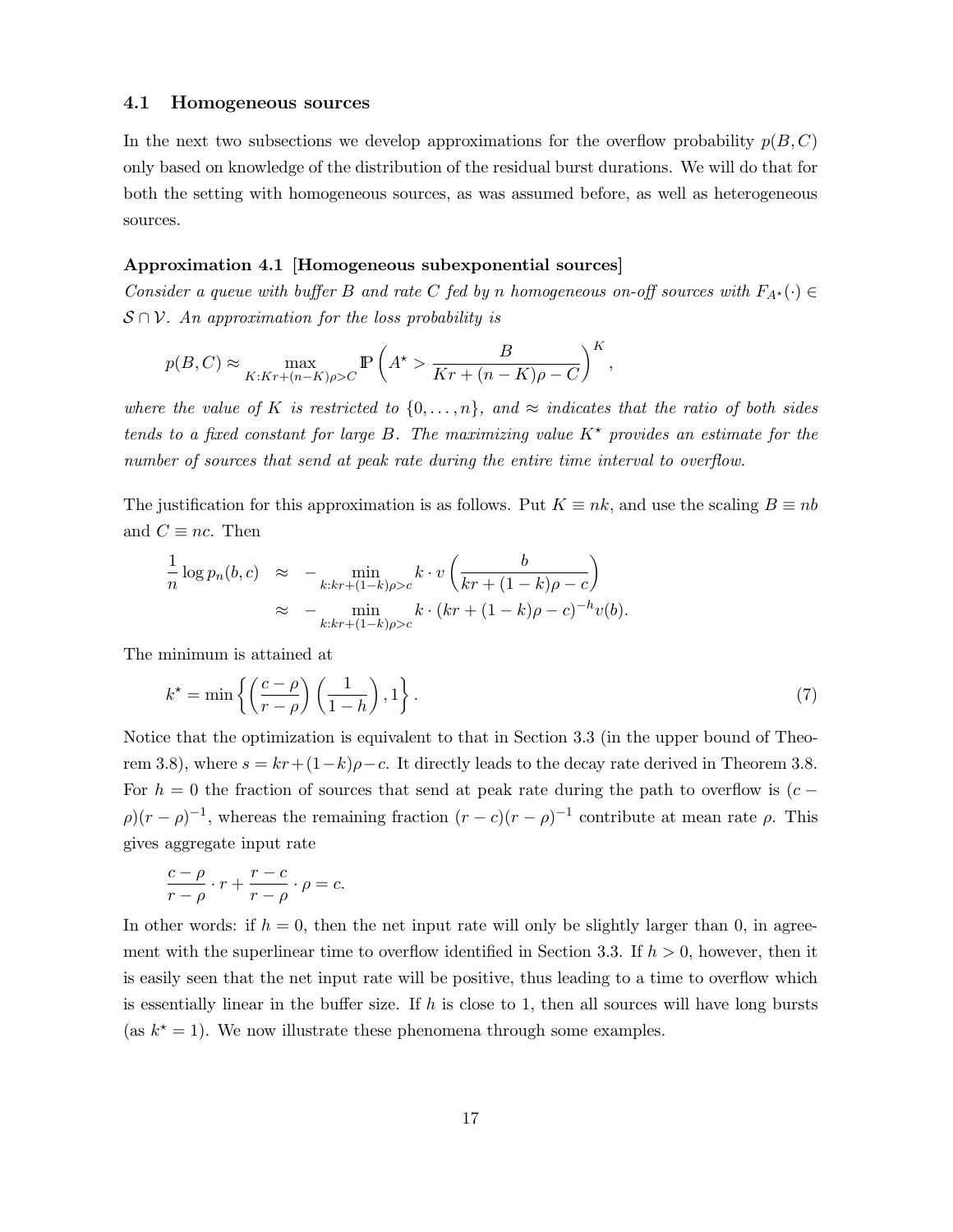#### **Example 1 (Pareto)**

It is easily checked that if the on-periods are Pareto distributed, then  $F_{A^*}(\cdot) \in \mathcal{V}$  with  $h = 0$ ; we assume that  $v(t) \sim (\alpha - 1) \log t$  for some  $\alpha > 1$ . In other words, the number of sources sending at peak rate will be such that their peak rates increased by the mean rates of the other sources, just exceeds the link rate.

Here we do some rough calculations on the decay rate, and the optimizing arguments in the inf sup problem, as they considerably contribute to the understanding of the way overflow occurs. These calculations show that the decay rate looks like

$$
\inf_{t>0} v(t) \sup_{\theta} \left( \theta \left( \frac{b}{t} + c \right) - \frac{\log \mathbb{E} e^{\theta A(t) v(t)/t}}{v(t)} \right).
$$

With the prior knowledge that  $t$  will be large, and Theorem 3.6, this will approximately be equal to

$$
\inf_{t>0} v(t) \sup_{\theta} \left( \theta \left( \frac{b}{t} + c \right) - \max \{ \theta \rho, \theta r - 1 \} \right) = \inf_{t>0} v(t) \left( \frac{b/t + c - \rho}{r - \rho} \right).
$$

Taking the derivative w.r.t. t yields the first-order condition

$$
\frac{b}{t} + c - \rho = \frac{b \log t}{t},
$$

solved (b large) for  $t_b = bf(b)$ , with  $f(\cdot)$  such that  $\log(bf(b))/f(b) \to 1$ . Thus  $f(b)$  is clearly smaller than polynomial, but larger than a constant.

# **Example 2 (Lognormal)**

It is easily checked that for A Lognormal we have that  $F_{A^*}(\cdot) \in \mathcal{V}$  with  $h = 0$ , as  $v(t) \sim$  $2(\delta \log t)^2$  for a positive parameter  $\delta$ . In fact, the same line of reasoning applies as for Pareto on-periods. Again, we see that the input rate is only slightly larger than the link rate, and the time to overflow is superlinear.

#### **Example 3 (Weibull)**

A Weibull distribution with A having cumulative distribution function  $\exp[-t^{\beta}]$  has a v(·) function which is regularly varying of index  $\beta$ . The number of sources that show 'peak-rate behavior' is given by (7), with  $h = \beta$ . Notice that, in particular for  $\beta$  close to 1, it can be the case that during the most likely path to overflow all sources send at peak rate. In any case, the time to overflow will be roughly proportional to the buffer size (as opposed to the case of Pareto or Lognormal on-periods), with  $t_b k^*(r - c) \approx b$ .

### **4.2 Heterogeneous sources**

In this subsection we discuss the case of heterogeneous sources. First we consider the situation in which there are na sources of type 1 and  $n(1 - a)$  of type 2,  $a \in (0, 1)$ ; their characteristics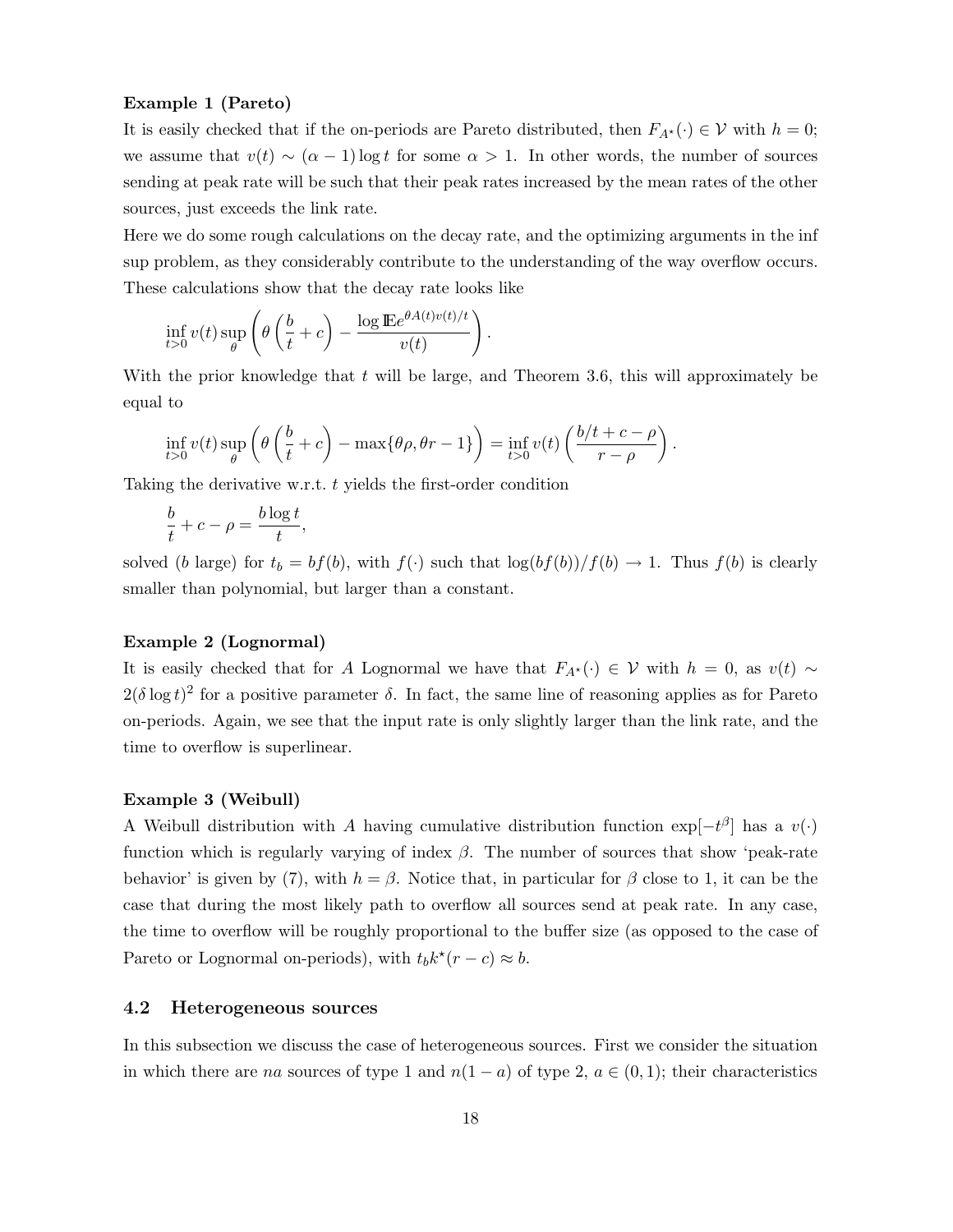(mean, peak, ...) are denoted as usual but with a subscript to indicate the type of source. Suppose that the type-2 sources are 'smoother' than the type-1 sources, i.e., assume for instance that the type-2 sources have exponential on-periods, whereas the type-2 sources have subexponential on-periods. Also assume that  $ar_1 + (1 - a)\rho_2 > c$ . Under these conditions it is tempting to replace the type-2 sources by their mean rate, in view of the results of Section 4.1. Here we will discuss the conditions under which this 'reduced-load approach' is justified. For heterogeneous sources, the analogue of (1) reads

.

$$
\inf_{t>0} \sup_{\theta} \left( \theta(b+ct) - a \log \mathbb{E} e^{\theta A_1(t)} - (1-a) \log \mathbb{E} e^{\theta A_2(t)} \right)
$$

Applying the scaling  $\theta \rightarrow \theta v_1(t)/t$ , we get

$$
\inf_{t>0} v_1(t) \sup_{\theta} \left( \theta \left( \frac{b}{t} + (c - \rho_2) \right) -a \cdot \frac{\log \mathbb{E} \exp \left( \theta A_1(t) v_1(t)/t \right)}{v_1(t)} - (1 - a) \cdot \frac{\log \mathbb{E} \exp \left( \theta (A_2(t) - \rho_2 t) v_1(t)/t \right)}{v_1(t)} \right).
$$

For reduced load to apply, the last term in the above expression should vanish for large b. It can be expected that this will be the case if  $v_1(t)/\sqrt{t} \to 0$ , because of the central limit theorem. However, for  $A_1$  being Weibull with shape parameter  $\beta$  larger than  $\frac{1}{2}$  this is not the case, and reduced load will not hold.

This is in agreement with the results in Agrawal, Makowski and Nain [1], who consider the case of two sources. They also found that reduced load does not apply for Weibull sources with  $\beta \geq \frac{1}{2}$ , on the basis of a different line of reasoning. However, also in their arguments, a crucial role was played by the fact that the central limit theorem does not apply. Recent results by Asmussen, Klüppelberg, and Sigman [5] also confirm – in a different context – the critical value of  $\beta = \frac{1}{2}$ 

The above observations allow Approximation 4.1 to be extended to the case of heterogeneous sources.

#### **Approximation 4.2 [Heterogeneous sources]**

Solve the optimization problem

$$
G(B) = \max_{S} \prod_{i \in S} \mathbb{P}\left(A_i^* > \frac{B}{\sum_{i \in S} r_i + \sum_{i \notin S} \rho_i - C}\right),\tag{8}
$$

where  $S \subseteq \{1, \ldots, n\}$  is such that

$$
\sum_{i \in S} r_i + \sum_{i \notin S} \rho_i > C.
$$

Assume that the optimizing set  $S^*(B)$  converges to some set  $S^*$  for  $B \to \infty$ . If  $S^*$  only consists of sources i for which  $v_i(\cdot)$  is regularly varying of index smaller than  $\frac{1}{2}$ , then  $p(B, C) \approx G(B)$ , where  $\approx$  denotes that the ratio of the two quantities tends to a fixed constant for large B.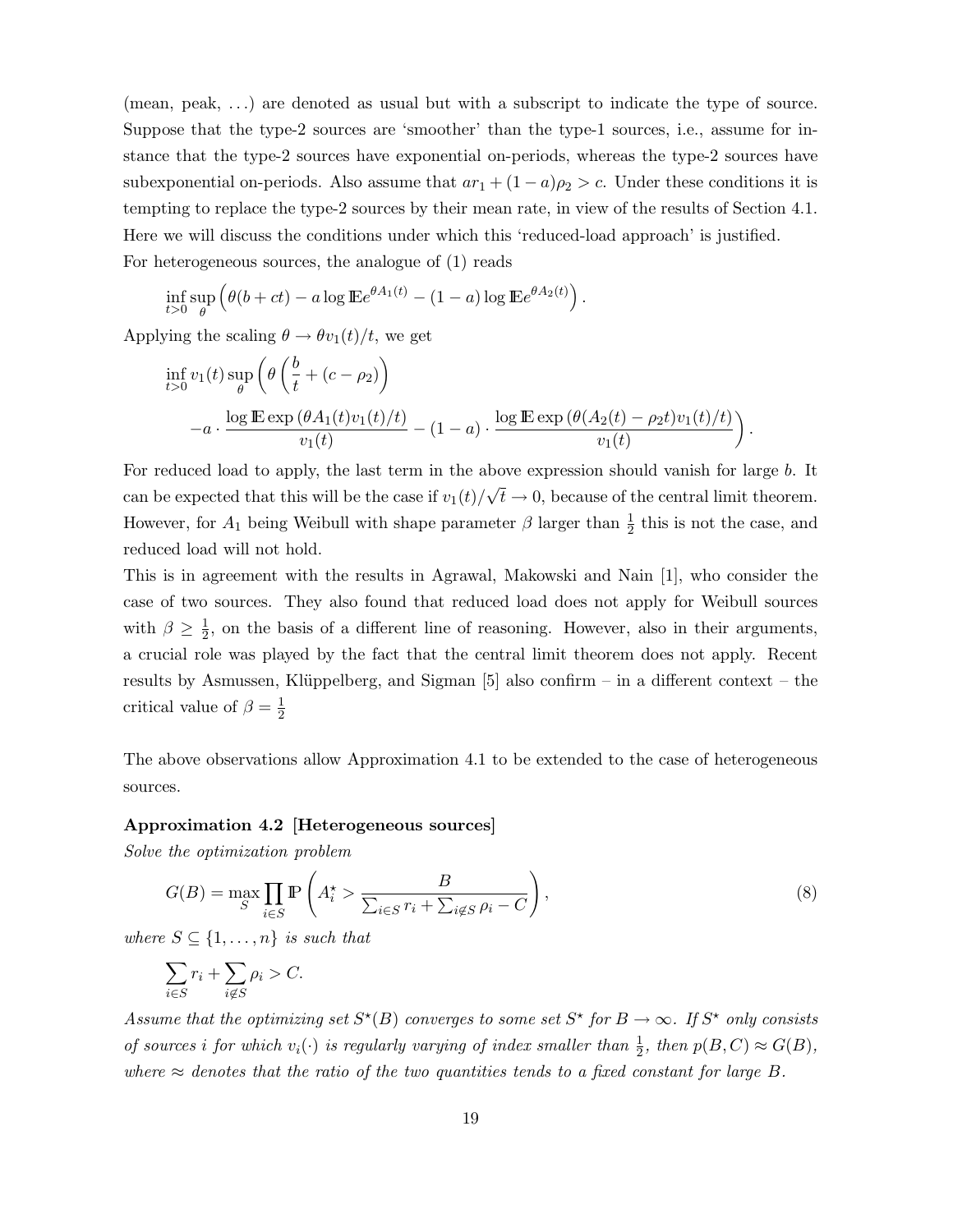The fact that some of the sources contribute at their mean rate and others at their peak rate gives rise to the following conjecture. Let  $Q_S^D$  be the steady-state buffer content of the queue fed by the sources  $S \subseteq \{1, \ldots, n\}$ , emptied at rate D.

#### **Conjecture 4.3**

If  $S^*$  as defined in Approximation 4.2 only consists of sources i for which  $v_i(\cdot)$  is regularly varying of index smaller than  $\frac{1}{2}$ , then

$$
\mathbb{P}(Q > B) \sim \mathbb{P}\left(Q_{S^{\star}}^{C^{\star}} > B\right),\
$$

where  $C^* := C - \sum_{i \notin S^*} \rho_i$ , and '*∼*' denotes that the ratio of both sides tends to 1 when  $B \to \infty$ ,

# **5 Practical implications and conclusions**

As mentioned in the introduction, this study can be regarded as complementary to Mandjes and Kim [29]. There we showed that in the case of small buffers, the tail of the activity period did not play a role at all: the decay rate of the loss probability is completely determined by the mean of the on- and off-periods. We proved that this insensitivity property still holds in case the activity periods are subexponential. Put differently: the phenomenon of long-range dependence plays hardly a role in case the buffer is small. We can use the simple exponential on-off model to get accurate results. We refer to Heyman and Lakshman [20] and Ryu and Elwalid [37] for related results illustrating the critical role of the buffer size in determining the impact of long-range dependence.

The present paper shows that the opposite conclusion holds in case of *large* buffers. In fact, the shape of the distribution of the residual burst duration determines the loss behavior. Using the assumption that the activity periods are exponentially distributed could lead to buffer dimensioning or admission policies that are too optimistic. As shown in [8], the 'loss curve'  $I(b)$  is essentially linear for exponential bursts and large b; in this paper however we showed that for subexponential bursts this curve could well look like, say,  $\sqrt{b}$  or log b. In other words: under subexponentiality the tail of the queue inherits the essential properties of the tail of the residual activity periods.

In practice however, the most relevant scenario is probably between the two extremes described above. Unfortunately, we have not been able to obtain results for this regime of *moderate* buffers. One way to obtain numerical values is to resort to simulation; the problem of course is that these Monte Carlo techniques are usually slow as a small probability is to be estimated. However, due to the exponentiality in the number of sources  $n$ , importance sampling with exponential twisting might be a viable approach.

Another interesting subject for future research is the extension to heterogeneous sources. As mentioned in Section 4, this situation is fundamentally more complex: the discrepancy between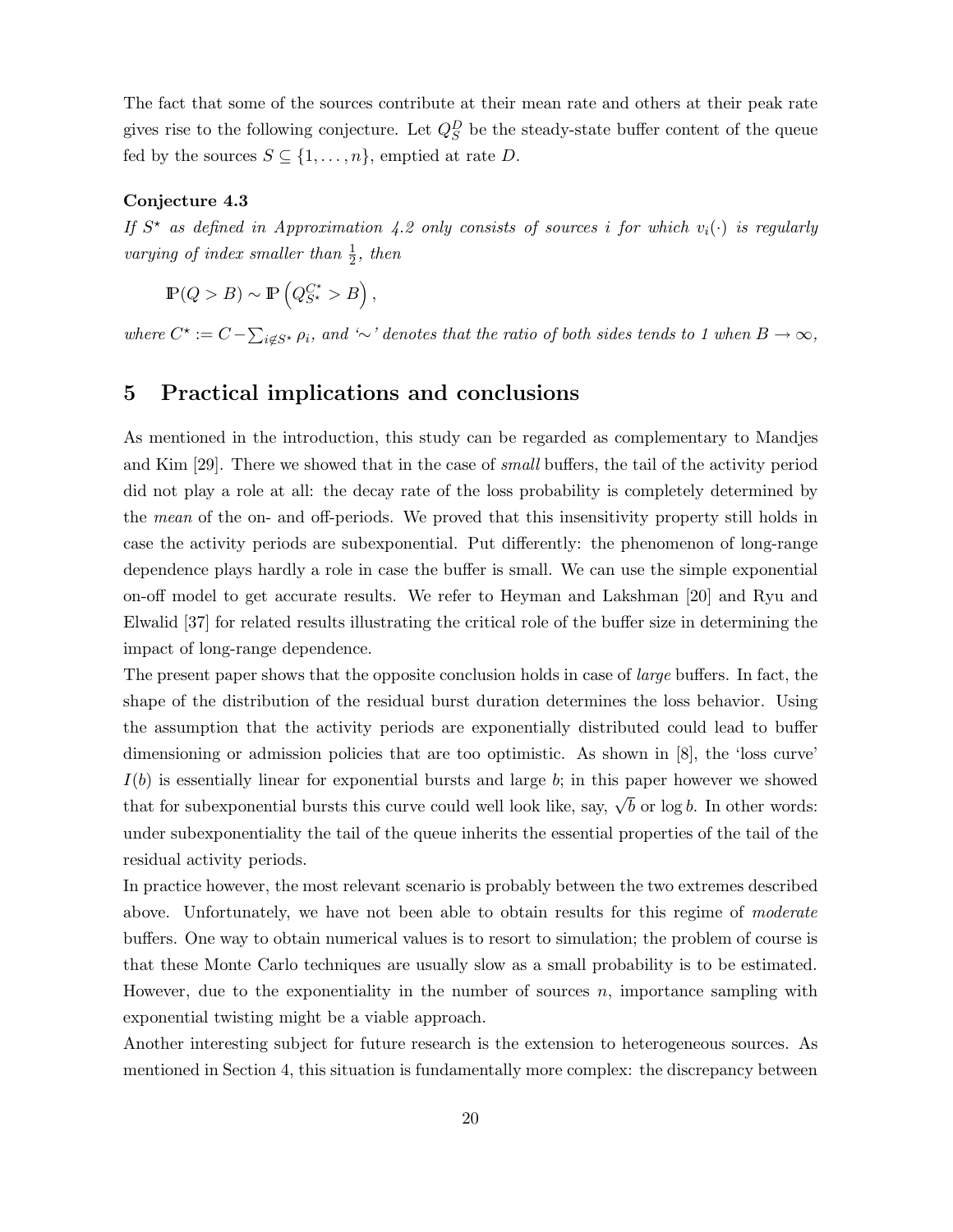the tails of the on-periods determines whether the time to overflow of the 'peak-rate sources' is long enough to make the central limit theorem kicking in for the 'mean-rate sources'. A large-deviations analysis of this phenomenon might be possible.

#### **Acknowledgment**

A. Makowski (University of Maryland, College Park MD, USA) is gratefully acknowledged for checking the mathematical details involving Theorem 3.6.

# **References**

- [1] R. Agrawal, A. Makowski, and P. Nain. On a reduced load equivalence for fluid queues under subexponentiality. To appear in: Queueing Systems, 1999.
- [2] V. ANANTHARAM. How large delays build up in a  $GI/G/1$  queue. *Queueing Systems*, 5: 345–368, 1988.
- [3] D. Anick, D. Mitra, and M. Sondhi. Stochastic theory of a data-handling system with multiple sources. The Bell System Technical Journal, 61: 1871–1894, 1982.
- [4] S. Asmussen. Applied Probability and Queues. Wiley, New York, 1987.
- [5] S. ASMUSSEN, C. KLÜPPELBERG, AND K. SIGMAN. Sampling at subexponential times, with queueing applications. Stochastic Processes and their Applications, 79: 265–286, 1999.
- [6] J. Beran, R. Sherman, M. Taqqu, and W. Willinger. Long-range dependence in variable-bit-rate video traffic. IEEE Transactions on Communications, 43: 1566–1579, 1995.
- [7] N. BINGHAM, C. GOLDIE, AND J. TEUGELS. Regular Variation. Encyclopedia of Mathematics and its Applications, Vol. 27. Cambridge University Press, Cambridge, 1987.
- [8] D. Botvich and N. Duffield. Large deviations, the shape of the loss curve, and economies of scale in large multiplexers. Queueing Systems, 20: 293–320, 1995.
- [9] O. Boxma. Fluid queues and regular variation. Performance Evaluation, 27 & 28: 699– 712, 1996.
- [10] O. Boxma. Regular variation in a multi-source fluid queue. Proceedings ITC 15, 391–402, 1997.
- [11] O. Boxma and V. Dumas. Fluid queues with long-tailed activity period distributions. Computer Communications, 21: 1509–1529, 1998.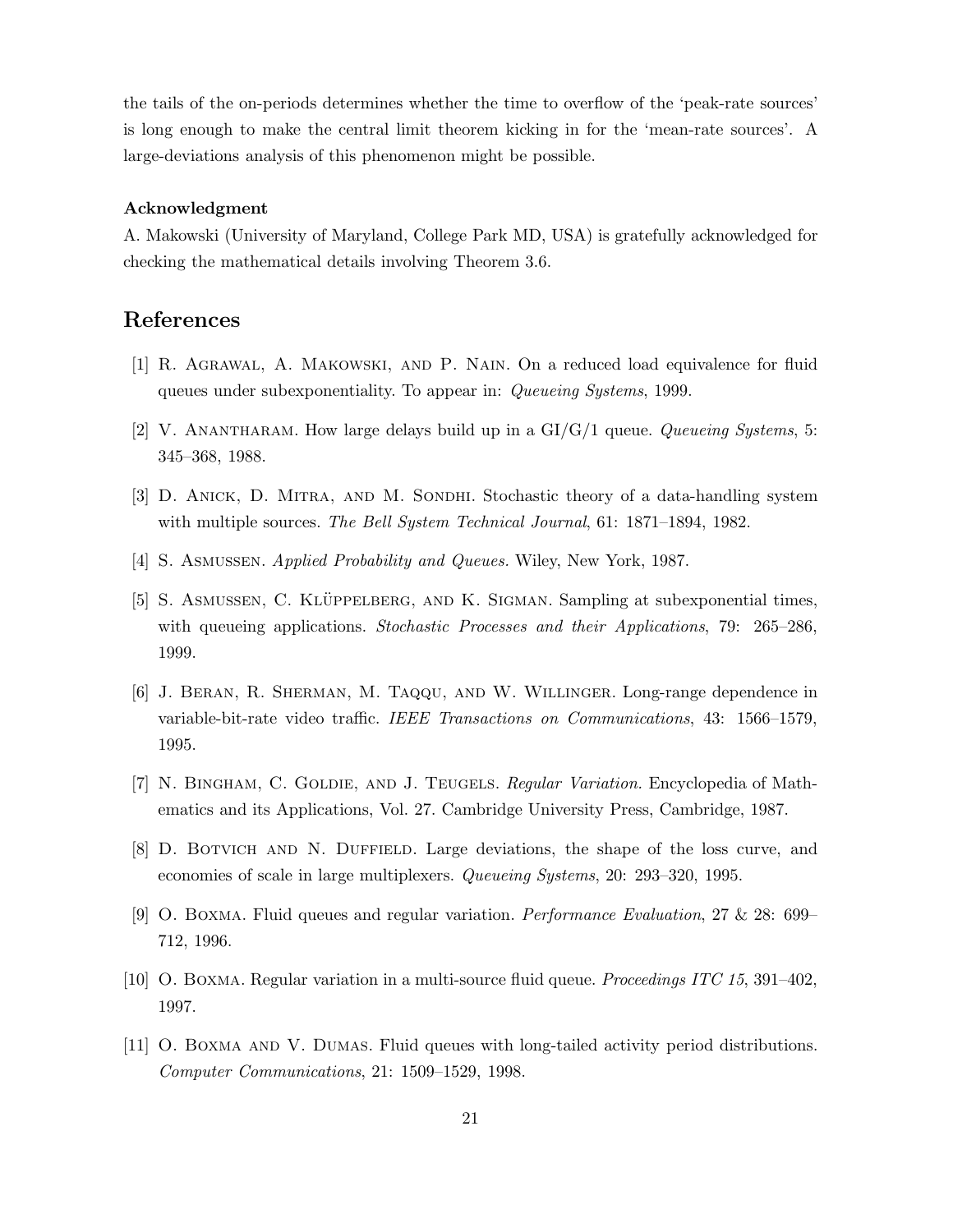- [12] J. Cohen. Some results on regular variation for distributions in queueing and fluctuation theory. Journal of Applied Probability, 10: 343–353, 1973.
- [13] C. COURCOUBETIS AND R. WEBER. Buffer overflow asymptotics for a buffer handling many traffic sources. Journal of Applied Probability, 33: 886–903, 1996.
- [14] N. DUFFIELD. Economies of scale in queues with sources having power-law large deviation scalings. Journal of Applied Probability, 33: 840–857, 1996.
- [15] N. Duffield. Queueing at large resources driven by long-tailed M/G/*∞*-modulated processes. Queueing Systems, 28: 245–266, 1998.
- [16] N. Duffield and N. O'Connell. Large deviations and overflow probabilities for the general single server queue, with applications. Proceedings of the Cambridge Philosophical Society, 118: 363–374, 1995.
- [17] V. Dumas and A. Simonian. Asymptotic bounds for the fluid queue fed by subexponential on-off sources. Preprint.
- [18] A. ELWALID AND D. MITRA. Analysis and design of rate-based congestion control of high speed networks, I: stochastic fluid models, access regulation. Queueing Systems, 9: 29–64, 1991.
- [19] A. Erramilli, R. Singh, and P. Pruthi. Chaotic maps as model of packet traffic. Proceedings ITC 14, 329–338, 1994.
- [20] D. Heyman and T. Lakshman. What are the implications of long-range dependence for VBR traffic engineering? IEEE/ACM Transactions on Networking, 4: 301–317, 1996.
- [21] P. JELENKOVIĆ AND A. LAZAR. Asymptotic results for multiplexing subexponential onoff processes. Advances in Applied Probability, 31: 394-421, 1999.
- [22] O. Kella and W. Whitt. A storage model with a two-state random environment. Operations Research, 40(S2): S257-S262, 1992.
- [23] L. KOSTEN. Stochastic theory of a multi-entry buffer, part 1. Delft Progress Report, Series F, 1: 10–18, 1974.
- [24] L. Kosten. Stochastic theory of data-handling systems with groups of multiple sources. In H. Rudin and W. Bux (eds.), Performance of Computer-Communication Systems, 321– 331, Elsevier, Amsterdam, The Netherlands, 1984.
- [25] W. Leland, M. Taqqu, W. Willinger, and D. Wilson. On the self-similar nature of Ethernet traffic. IEEE/ACM Transactions on Networking, 2: 1–15, 1994.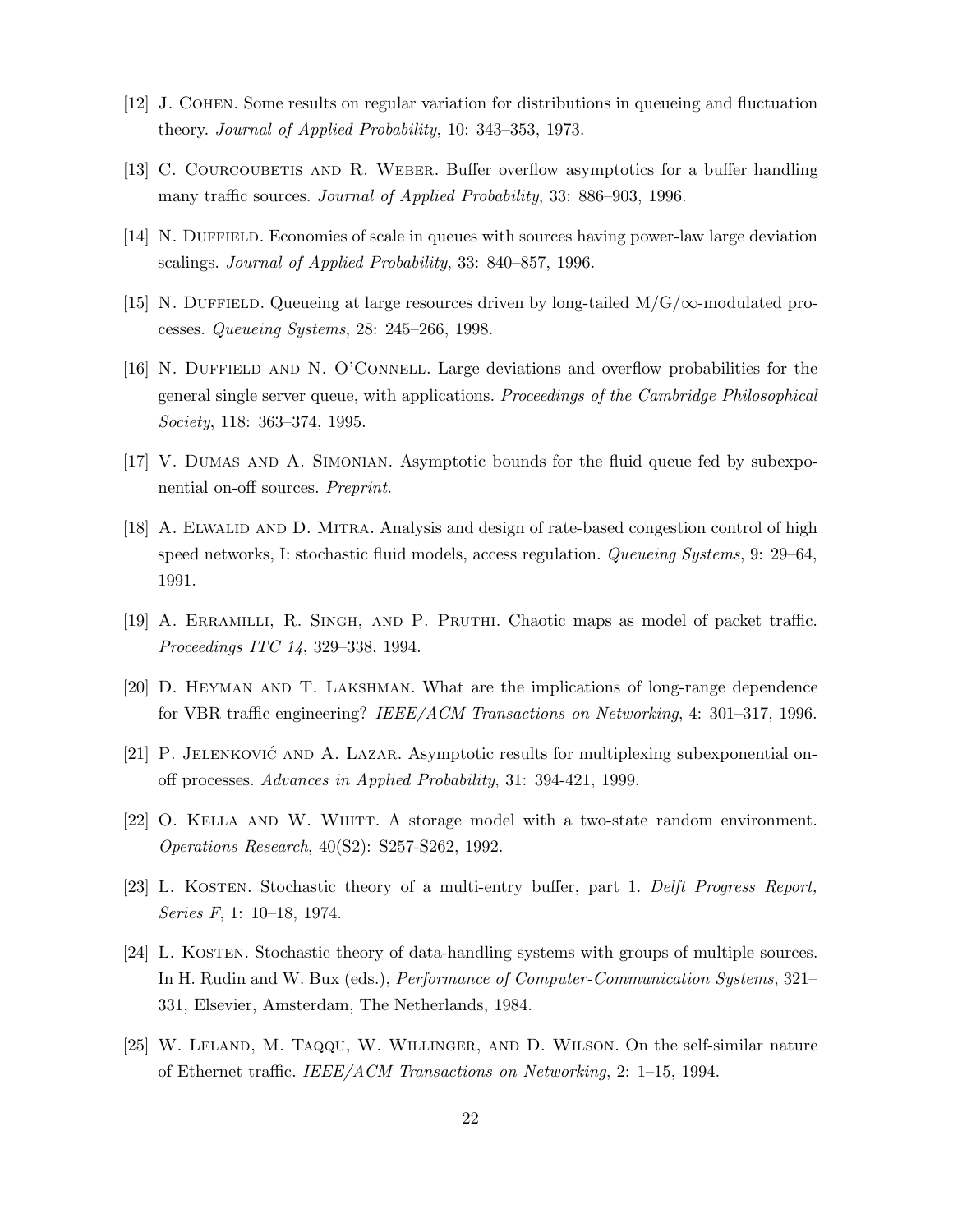- [26] N. Likhanov and R. Mazumdar. Cell loss asymptotics in buffers fed with a large number of independent stationary sources. Proceedings IEEE Infocom, 339–346, 1998.
- [27] N. Likhanov, B. Tsybakov, and N. Georganas. Analysis of an ATM buffer with self-similar ('fractal') input traffic. Proceedings IEEE Infocom, 985–992, 1995.
- [28] Z. Liu, P. Nain, D. Towsley, and Z.-L. Zhang. Asymptotic behavior of a multiplexer fed by a long-range dependent process. Journal of Applied Probability, 36: 105–118, 1999.
- [29] M. Mandjes and J.-H. Kim. Large deviations for small buffers: an insensitivity result. Submitted to: *Queueing Systems*.
- [30] M. MANDJES AND A. RIDDER. Optimal trajectory to overflow in a queue fed by a large number of sources. Queueing Systems, 31: 137–170, 1999.
- [31] I. NORROS. A storage model with self-similar input. *Queueing Systems*, 16: 387–396, 1994.
- [32] I. NORROS. On the use of fractional Brownian motion in the theory of connectionless networks. IEEE Journal on Selected Areas in Communications, 13: 953–962, 1995.
- [33] M. Parulekar and A. Makowski. Tail probabilities for a multiplexer driven by M/G/*∞* input processes (I): preliminary asymptotics. Queueing Systems, 27: 271–296, 1997.
- [34] A. PAKES. On the tail of waiting time distributions. *Journal of Applied Probability*, 12: 555–564, 1975.
- [35] V. PAXSON AND S. FLOYD. Wide area traffic: the failure of Poisson modeling. IEEE/ACM Transactions on Networking, 3: 226–244, 1995.
- [36] R. Rockafellar. Convex Analysis. Princeton University Press, Princeton, 1970.
- [37] B. RYU AND A. ELWALID. The importance of long-range dependence of VBR video traffic in ATM traffic engineering: myths and realities. Computer Communication Review, 26: 3–14, 1996.
- [38] A. Simonian and J. Guibert. Large deviations approximation for fluid queues fed by a large number of on/off sources. IEEE Journal of Selected Areas in Communications, 13: 1017–1027, 1995.
- [39] T. STERN AND A. ELWALID. Analysis of separable Markov-modulated rate models for information-handling systems. Advances in Applied Probability, 23: 105–139, 1991.